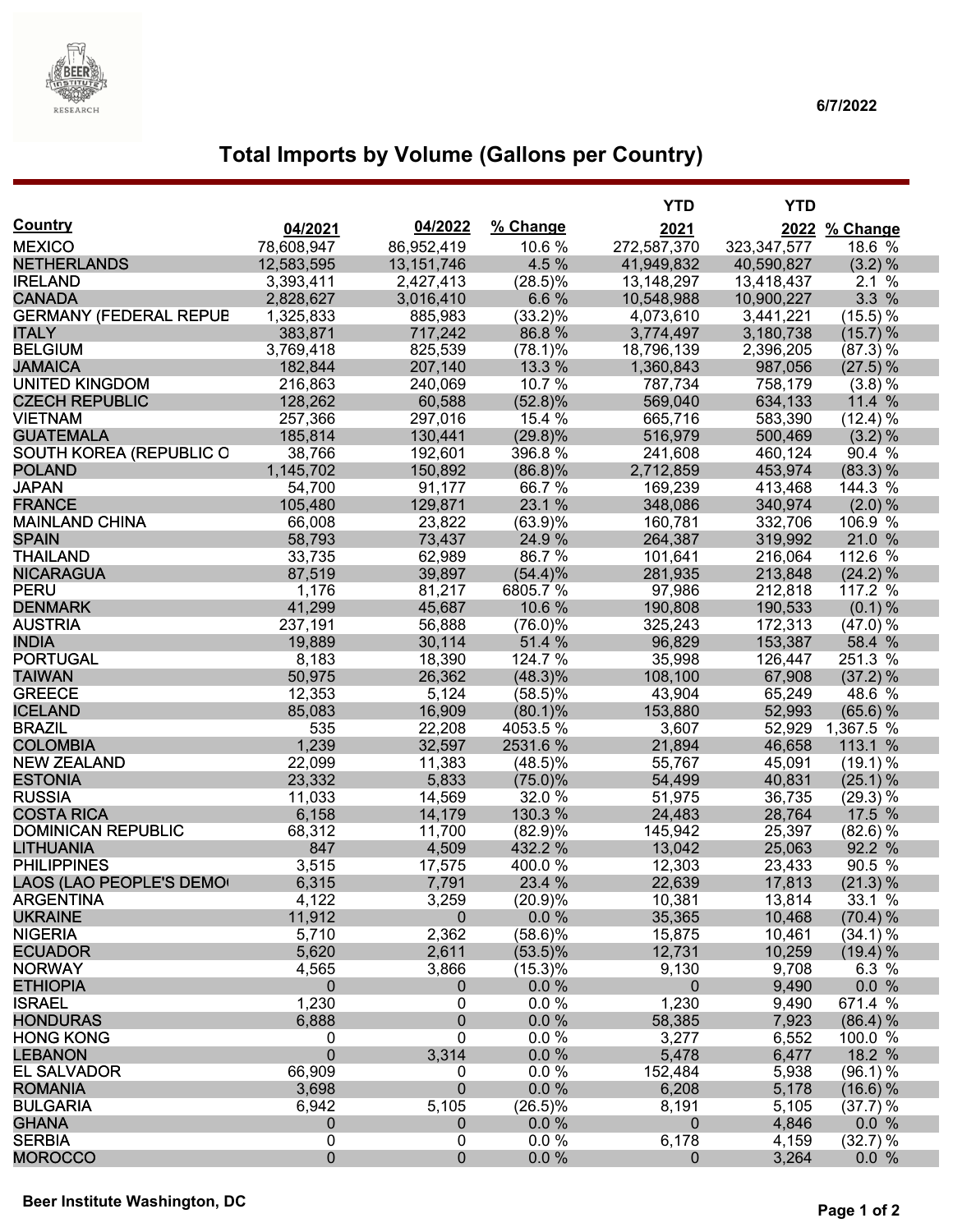## **Total Imports by Volume (Gallons per Country)**

|                               |                |                  |            | <b>YTD</b>  | <b>YTD</b>  |            |
|-------------------------------|----------------|------------------|------------|-------------|-------------|------------|
| <b>Country</b>                | 04/2021        | 04/2022          | % Change   | <u>2021</u> | 2022        | % Change   |
| <b>CROATIA</b>                | 0              | 0                | 0.0%       | 0           | 3,038       | 0.0 %      |
| <b>BOSNIA AND HERZEGOVINA</b> | 2,862          | $\boldsymbol{0}$ | 0.0%       | 2,862       | 2,981       | 4.2 %      |
| <b>AUSTRALIA</b>              | 2,782          | $\pmb{0}$        | 0.0%       | 2,782       | 2,782       | 0.0 %      |
| <b>SWITZERLAND</b>            | 221            | $\mathbf 0$      | 0.0%       | 221         | 2,561       | 1,061.2 %  |
| <b>ARMENIA</b>                | 4,814          | 2,552            | $(47.0)\%$ | 9,527       | 2,552       | $(73.2)$ % |
| <b>ERITREA</b>                | 0              | 0                | 0.0%       | 8,674       | 2,301       | $(73.5)$ % |
| <b>LUXEMBOURG</b>             | 0              | 0                | 0.0%       | 0           | 1,902       | 0.0 %      |
| <b>SINGAPORE</b>              | $\overline{0}$ | $\mathbf 0$      | 0.0%       | 567         | 1,489       | 162.6 %    |
| <b>MONTENEGRO</b>             | 0              | 1,398            | 0.0%       | 1,321       | 1,398       | 5.8 %      |
| <b>CAMEROON</b>               | 1,751          | 0                | 0.0%       | 8,875       | 1,390       | (84.3) %   |
| <b>SWEDEN</b>                 | 0              | 0                | 0.0%       | 2,282       | 1,227       | (46.2) %   |
| <b>SOUTH AFRICA</b>           | $\mathbf 0$    | $\pmb{0}$        | 0.0%       | 1,119       | 1,087       | $(2.9)$ %  |
| <b>CYPRUS</b>                 | 0              | 0                | $0.0 \%$   | 0           | 1,004       | 0.0 %      |
| MOLDOVA (REPUBLIC OF MC       | $\mathbf 0$    | $\mathbf 0$      | 0.0%       | 0           | 507         | 0.0 %      |
| <b>URUGUAY</b>                | $\mathbf 0$    | 380              | $0.0 \%$   | 3,043       | 380         | $(87.5)$ % |
| <b>CHILE</b>                  | 1,900          | $\boldsymbol{0}$ | 0.0%       | 1,900       | 0           | 0.0%       |
| <b>GEORGIA</b>                | 0              | 0                | 0.0%       | 252         | 0           | 0.0 %      |
| <b>KENYA</b>                  | $\mathbf{0}$   | $\mathbf 0$      | 0.0%       | 5,618       | $\pmb{0}$   | 0.0%       |
| <b>NAMIBIA</b>                | 0              | 0                | 0.0%       | 1,758       | 0           | $0.0\%$    |
| <b>SRI LANKA</b>              | 1,769          | $\boldsymbol{0}$ | 0.0%       | 1,769       | $\pmb{0}$   | 0.0 %      |
| <b>TOGO</b>                   | 0              | 0                | 0.0%       | 942         | 0           | $0.0\%$    |
| <b>TURKEY</b>                 | 8,009          | $\mathbf 0$      | 0.0%       | 11,172      | 0           | 0.0 %      |
| <b>Gallon Total</b>           | 106,196,793    | 110,124,576      | 3.7%       | 374,908,078 | 405,023,705 | 8.0%       |
| <b>Barrel Total</b>           | 3,425,703      | 3,552,406        |            | 12,093,809  | 13,065,281  |            |

**For More Information Beer Institute 440 First St. NW, Suite 350 Washington, DC 20001 (202) 737-2337**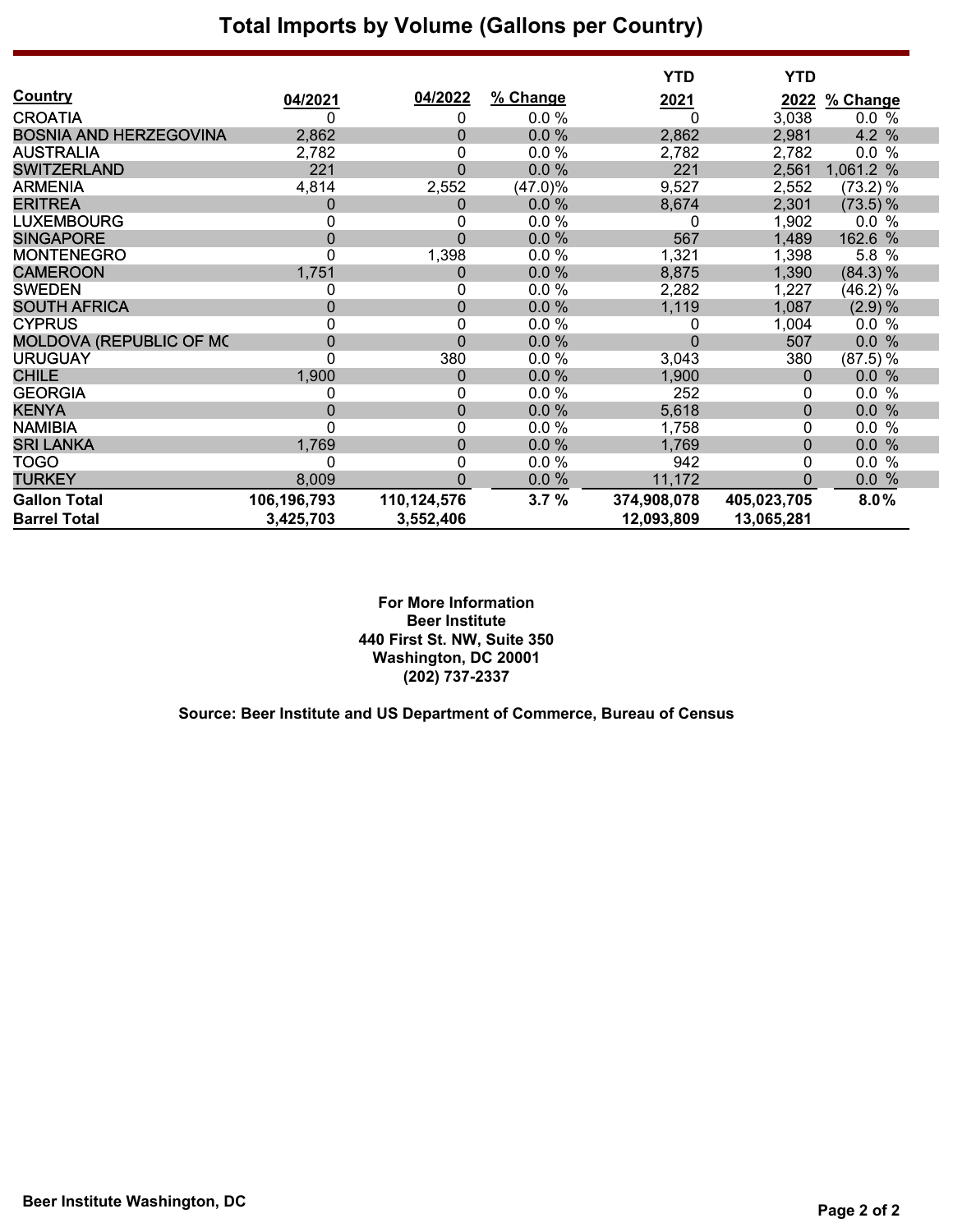

### **6/7/2022**

# **Total Imports by Country (Gallons per Country)**

| Country                       | 04/2021          | 04/2022      | % Change   | <b>2021 YTD</b>  | <b>2022 YTD</b> | % Change   |
|-------------------------------|------------------|--------------|------------|------------------|-----------------|------------|
| <b>ARGENTINA</b>              | 4,122            | 3,259        | (20.9)%    | 10,381           | 13,814          | 33.1 %     |
| <b>ARMENIA</b>                | 4,814            | 2,552        | $(47.0)\%$ | 9,527            | 2,552           | $(73.2)\%$ |
| <b>AUSTRALIA</b>              | 2,782            | 0            | 0.0%       | 2,782            | 2,782           | 0.0%       |
| <b>AUSTRIA</b>                | 237,191          | 56,888       | $(76.0)\%$ | 325,243          | 172,313         | $(47.0)\%$ |
| <b>BELGIUM</b>                | 3,769,418        | 825,539      | $(78.1)\%$ | 18,796,139       | 2,396,205       | (87.3)%    |
| <b>BOSNIA AND HERZEGOVINA</b> | 2,862            | $\pmb{0}$    | 0.0%       | 2,862            | 2,981           | 4.2 %      |
| <b>BRAZIL</b>                 | 535              | 22,208       | 4053.5%    | 3,607            | 52,929          | ,367.5 %   |
| <b>BULGARIA</b>               | 6,942            | 5,105        | $(26.5)\%$ | 8,191            | 5,105           | (37.7)%    |
| <b>CAMEROON</b>               | 1,751            | 0            | 0.0%       | 8,875            | 1,390           | $(84.3)\%$ |
| <b>CANADA</b>                 | 2,828,627        | 3,016,410    | 6.6%       | 10,548,988       | 10,900,227      | 3.3%       |
| <b>CHILE</b>                  | 1,900            | 0            | 0.0 %      | 1,900            | 0               | 0.0%       |
| <b>COLOMBIA</b>               | 1,239            | 32,597       | 2531.6%    | 21,894           | 46,658          | 113.1 %    |
| <b>COSTA RICA</b>             | 6,158            | 14,179       | 130.3 %    | 24,483           | 28,764          | 17.5 %     |
| <b>CROATIA</b>                | $\mathbf 0$      | 0            | 0.0%       | $\boldsymbol{0}$ | 3,038           | 0.0%       |
| <b>CYPRUS</b>                 | $\mathbf 0$      | $\pmb{0}$    | 0.0 %      | 0                | 1,004           | $0.0 \%$   |
| <b>CZECH REPUBLIC</b>         | 128,262          | 60,588       | $(52.8)\%$ | 569,040          | 634,133         | 11.4 %     |
| <b>DENMARK</b>                | 41,299           | 45,687       | 10.6%      | 190,808          | 190,533         | (0.1)%     |
| <b>DOMINICAN REPUBLIC</b>     | 68,312           | 11,700       | (82.9)%    | 145,942          | 25,397          | $(82.6)\%$ |
| <b>ECUADOR</b>                | 5,620            | 2,611        | $(53.5)\%$ | 12,731           | 10,259          | (19.4)%    |
| <b>EL SALVADOR</b>            | 66,909           | 0            | 0.0%       | 152,484          | 5,938           | $(96.1)\%$ |
| <b>ERITREA</b>                | 0                | 0            | 0.0%       | 8,674            | 2,301           | $(73.5)\%$ |
| <b>ESTONIA</b>                | 23,332           | 5,833        | $(75.0)\%$ | 54,499           | 40,831          | $(25.1)\%$ |
| <b>ETHIOPIA</b>               | 0                | 0            | 0.0 %      | 0                | 9,490           | $0.0 \%$   |
| <b>FRANCE</b>                 | 105,480          | 129,871      | 23.1 %     | 348,086          | 340,974         | (2.0)%     |
| <b>GEORGIA</b>                | $\mathbf{0}$     | 0            | 0.0 %      | 252              | $\mathbf 0$     | $0.0 \%$   |
| <b>GERMANY (FEDERAL REPUE</b> | 1,325,833        | 885,983      | $(33.2)\%$ | 4,073,610        | 3,441,221       | $(15.5)\%$ |
| <b>GHANA</b>                  | 0                | 0            | 0.0%       | 0                | 4,846           | 0.0%       |
| <b>GREECE</b>                 | 12,353           | 5,124        | $(58.5)\%$ | 43,904           | 65,249          | 48.6%      |
| <b>GUATEMALA</b>              | 185,814          | 130,441      | (29.8)%    | 516,979          | 500,469         | $(3.2)\%$  |
| <b>HONDURAS</b>               | 6,888            | $\mathbf 0$  | 0.0%       | 58,385           | 7,923           | (86.4)%    |
| <b>HONG KONG</b>              | 0                | 0            | 0.0%       | 3,277            | 6,552           | 100.0%     |
| <b>ICELAND</b>                | 85,083           | 16,909       | $(80.1)\%$ | 153,880          | 52,993          | $(65.6)\%$ |
| <b>INDIA</b>                  | 19,889           | 30,114       | 51.4 %     | 96,829           | 153,387         | 58.4 %     |
| <b>IRELAND</b>                | 3,393,411        | 2,427,413    | $(28.5)\%$ | 13,148,297       | 13,418,437      | 2.1%       |
| <b>ISRAEL</b>                 | 1,230            | 0            | 0.0%       | 1,230            | 9,490           | 671.4 %    |
| <b>ITALY</b>                  | 383,871          | 717,242      | 86.8%      | 3,774,497        | 3,180,738       | (15.7)%    |
| <b>JAMAICA</b>                | 182,844          | 207,140      | 13.3 %     | 1,360,843        | 987,056         | $(27.5)\%$ |
| <b>JAPAN</b>                  | 54,700           | 91,177       | 66.7 %     | 169,239          | 413,468         | 144.3 %    |
| <b>KENYA</b>                  | 0                | 0            | 0.0%       | 5,618            | $\mathbf 0$     | 0.0%       |
| LAOS (LAO PEOPLE'S DEMO       | 6,315            | 7,791        | 23.4 %     | 22,639           | 17,813          | (21.3)%    |
| <b>LEBANON</b>                | 0                | 3,314        | 0.0%       | 5,478            | 6,477           | 18.2 %     |
| <b>LITHUANIA</b>              | 847              | 4,509        | 432.2 %    | 13,042           | 25,063          | 92.2 %     |
| <b>LUXEMBOURG</b>             | $\mathbf 0$      | 0            | 0.0%       | $\mathbf 0$      | 1,902           | $0.0 \%$   |
| <b>MAINLAND CHINA</b>         | 66,008           | 23,822       | (63.9)%    | 160,781          | 332,706         | 106.9%     |
| <b>MEXICO</b>                 | 78,608,947       | 86,952,419   | 10.6 %     | 272,587,370      | 323, 347, 577   | 18.6 %     |
| MOLDOVA (REPUBLIC OF MC       | $\boldsymbol{0}$ | 0            | 0.0%       | $\mathbf{0}$     | 507             | 0.0%       |
| <b>MONTENEGRO</b>             | $\pmb{0}$        | 1,398        | 0.0%       | 1,321            | 1,398           | 5.8%       |
| <b>MOROCCO</b>                | $\pmb{0}$        | 0            | 0.0%       | $\Omega$         | 3,264           | 0.0%       |
| <b>NAMIBIA</b>                | 0                | 0            | 0.0 %      | 1,758            | 0               | 0.0 %      |
| <b>NETHERLANDS</b>            | 12,583,595       | 13, 151, 746 | 4.5 %      | 41,949,832       | 40,590,827      | $(3.2)\%$  |
| <b>NEW ZEALAND</b>            | 22,099           | 11,383       | $(48.5)\%$ | 55,767           | 45,091          | $(19.1)\%$ |
| <b>NICARAGUA</b>              | 87,519           | 39,897       | $(54.4)\%$ | 281,935          | 213,848         | $(24.2)\%$ |
| <b>NIGERIA</b>                | 5,710            | 2,362        | $(58.6)\%$ | 15,875           | 10,461          | $(34.1)\%$ |
|                               |                  |              |            |                  |                 |            |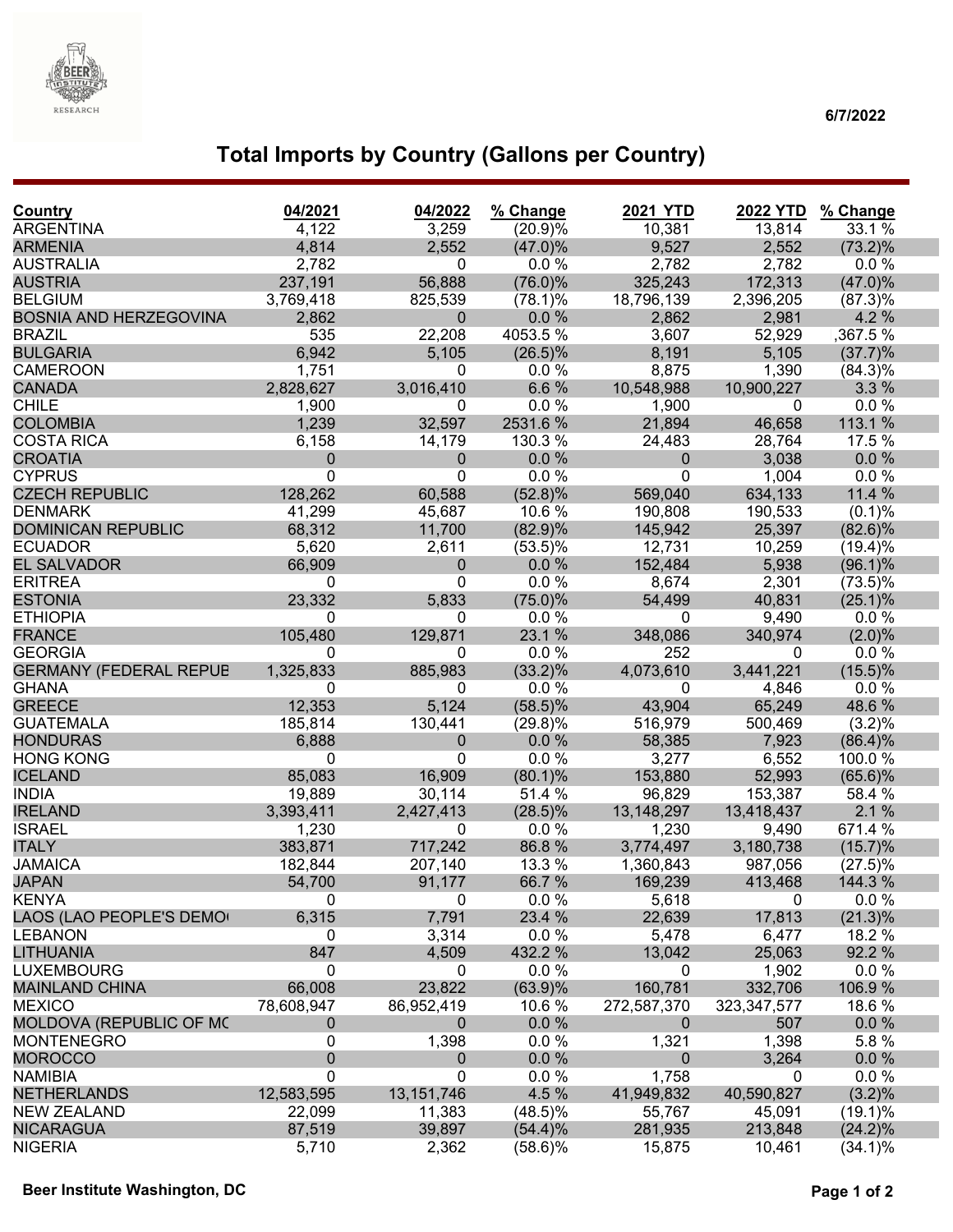## **Total Imports by Country (Gallons per Country)**

| Country                                    | 04/2021                  | 04/2022                  | % Change   | <b>2021 YTD</b>           | <b>2022 YTD</b>           | % Change   |
|--------------------------------------------|--------------------------|--------------------------|------------|---------------------------|---------------------------|------------|
| <b>NORWAY</b>                              | 4,565                    | 3,866                    | (15.3)%    | 9,130                     | 9,708                     | 6.3%       |
| PERU                                       | 1,176                    | 81,217                   | 6805.7 %   | 97,986                    | 212,818                   | 117.2 %    |
| <b>PHILIPPINES</b>                         | 3,515                    | 17,575                   | 400.0%     | 12,303                    | 23,433                    | 90.5 %     |
| <b>POLAND</b>                              | 1,145,702                | 150,892                  | (86.8)%    | 2,712,859                 | 453,974                   | $(83.3)\%$ |
| <b>PORTUGAL</b>                            | 8,183                    | 18,390                   | 124.7 %    | 35,998                    | 126,447                   | 251.3%     |
| <b>ROMANIA</b>                             | 3,698                    | 0                        | 0.0 %      | 6,208                     | 5,178                     | (16.6)%    |
| <b>RUSSIA</b>                              | 11,033                   | 14,569                   | 32.0 %     | 51,975                    | 36,735                    | $(29.3)\%$ |
| <b>SERBIA</b>                              | 0                        | 0                        | $0.0 \%$   | 6,178                     | 4,159                     | (32.7)%    |
| <b>SINGAPORE</b>                           | 0                        | 0                        | 0.0%       | 567                       | 1,489                     | 162.6 %    |
| <b>SOUTH AFRICA</b>                        | 0                        | 0                        | 0.0 %      | 1,119                     | 1,087                     | (2.9)%     |
| SOUTH KOREA (REPUBLIC O                    | 38,766                   | 192,601                  | 396.8%     | 241,608                   | 460,124                   | 90.4 %     |
| <b>SPAIN</b>                               | 58,793                   | 73,437                   | 24.9 %     | 264,387                   | 319,992                   | 21.0%      |
| <b>SRI LANKA</b>                           | 1,769                    | 0                        | $0.0 \%$   | 1,769                     | $\Omega$                  | 0.0%       |
| <b>SWEDEN</b>                              | 0                        | 0                        | $0.0 \%$   | 2,282                     | 1,227                     | (46.2)%    |
| <b>SWITZERLAND</b>                         | 221                      | $\overline{0}$           | 0.0%       | 221                       | 2,561                     | ,061.2 %   |
| TAIWAN                                     | 50,975                   | 26,362                   | $(48.3)\%$ | 108,100                   | 67,908                    | $(37.2)\%$ |
| <b>THAILAND</b>                            | 33,735                   | 62,989                   | 86.7%      | 101,641                   | 216,064                   | 112.6 %    |
| <b>TOGO</b>                                | 0                        | 0                        | $0.0 \%$   | 942                       | 0                         | 0.0%       |
| <b>TURKEY</b>                              | 8,009                    | 0                        | $0.0 \%$   | 11,172                    | $\mathbf 0$               | 0.0%       |
| <b>UKRAINE</b>                             | 11,912                   | 0                        | 0.0%       | 35,365                    | 10,468                    | (70.4)%    |
| <b>UNITED KINGDOM</b>                      | 216,863                  | 240,069                  | 10.7 %     | 787,734                   | 758,179                   | (3.8)%     |
| <b>URUGUAY</b>                             | 0                        | 380                      | 0.0%       | 3,043                     | 380                       | $(87.5)\%$ |
| <b>VIETNAM</b>                             | 257,366                  | 297,016                  | 15.4 %     | 665,716                   | 583,390                   | (12.4)%    |
| <b>Gallon Total</b><br><b>Barrel Total</b> | 106.196.793<br>3,425,703 | 110,124,576<br>3,552,406 | 3.7%       | 374,908,078<br>12,093,809 | 405,023,705<br>13,065,281 | 8.0%       |

**For More Information Beer Institute 440 First St. NW, Suite 350 Washington, DC 20001 (202) 737-2337**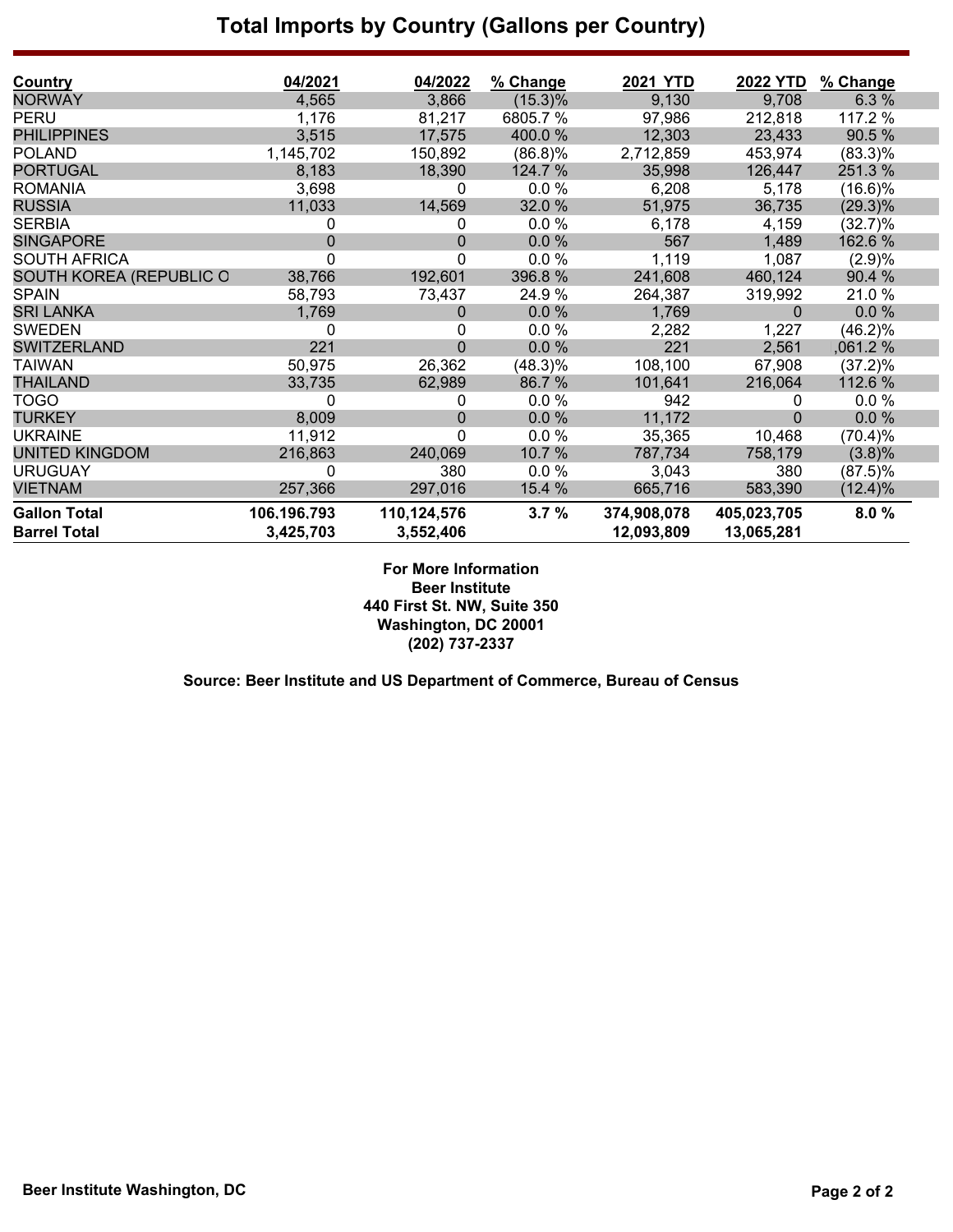

## **Total Imports Non Alcoholic by Country (Gallons per Country)**

| <b>Country</b>                | 04/2021      | 04/2022      | % Change   | <b>2021 YTD</b> | 2022 YTD  | % Change   |  |
|-------------------------------|--------------|--------------|------------|-----------------|-----------|------------|--|
| <b>BELGIUM</b>                | $\Omega$     | 0            | 0.0%       | 1,004           | 0         | 0.0%       |  |
| <b>CANADA</b>                 | 17,167       | 45,771       | 166.6%     | 77,965          | 118,507   | 52.0 %     |  |
| <b>COLOMBIA</b>               | 0            | 1,025        | 0.0%       | 0               | 1,025     | 0.0%       |  |
| <b>CYPRUS</b>                 | $\Omega$     | $\mathbf{0}$ | 0.0 %      | 0               | 24,308    | $0.0 \%$   |  |
| <b>DENMARK</b>                | $\mathbf 0$  | $\mathbf 0$  | 0.0%       | 0               | 523       | 0.0%       |  |
| <b>GERMANY (FEDERAL REPUB</b> | 185,684      | 107,200      | $(42.3)\%$ | 824,139         | 714,904   | $(13.3)\%$ |  |
| <b>IRELAND</b>                | 0            | 23,468       | 0.0%       | 0               | 170,143   | $0.0 \%$   |  |
| <b>ISRAEL</b>                 | $\mathbf{0}$ | $\mathbf{0}$ | 0.0%       | 10,896          | 9,931     | (8.9)%     |  |
| <b>JAPAN</b>                  | $\mathbf{0}$ | 0            | 0.0%       | 200             | 333       | 66.7%      |  |
| <b>LEBANON</b>                | $\Omega$     | 2,301        | 0.0%       | $\Omega$        | 4,204     | 0.0%       |  |
| <b>NETHERLANDS</b>            | 392,473      | 816,748      | 108.1 %    | 2,476,534       | 2,820,342 | 13.9 %     |  |
| <b>NIGERIA</b>                | $\Omega$     | 2,561        | 0.0%       | $\Omega$        | 5,281     | 0.0%       |  |
| <b>PAKISTAN</b>               | 0            | 3,585        | 0.0%       | 0               | 9,481     | $0.0 \%$   |  |
| <b>PHILIPPINES</b>            | $\Omega$     | 122          | 0.0 %      | $\overline{0}$  | 122       | 0.0 %      |  |
| <b>POLAND</b>                 | 31,601       | 0            | 0.0%       | 31,601          | 0         | 0.0%       |  |
| <b>PORTUGAL</b>               | 732          | $\pmb{0}$    | 0.0 %      | 1,758           | $\Omega$  | 0.0 %      |  |
| <b>RUSSIA</b>                 | 1,758        | 0            | 0.0%       | 1,758           | 0         | $0.0 \%$   |  |
| <b>SPAIN</b>                  | 3,163        | 1,765        | $(44.2)\%$ | 10,468          | 1,765     | $(83.1)\%$ |  |
| <b>TURKEY</b>                 | 0            | 7,030        | 0.0%       | 0               | 65,864    | $0.0 \%$   |  |
| <b>UNITED KINGDOM</b>         | 9,178        | 19,589       | 113.5 %    | 49,928          | 45,902    | (8.1)%     |  |
| <b>Total</b>                  | 641,756      | 1,031,166    | 60.7 %     | 3,486,250       | 3,992,636 | 14.5 %     |  |
| <b>Barrel Total</b>           | 20,702       | 33,263       |            | 112,460         | 128,795   |            |  |

**For More Information Beer Institute 440 First St. NW, Suite 350 Washington, DC 20001 (202) 737-2337**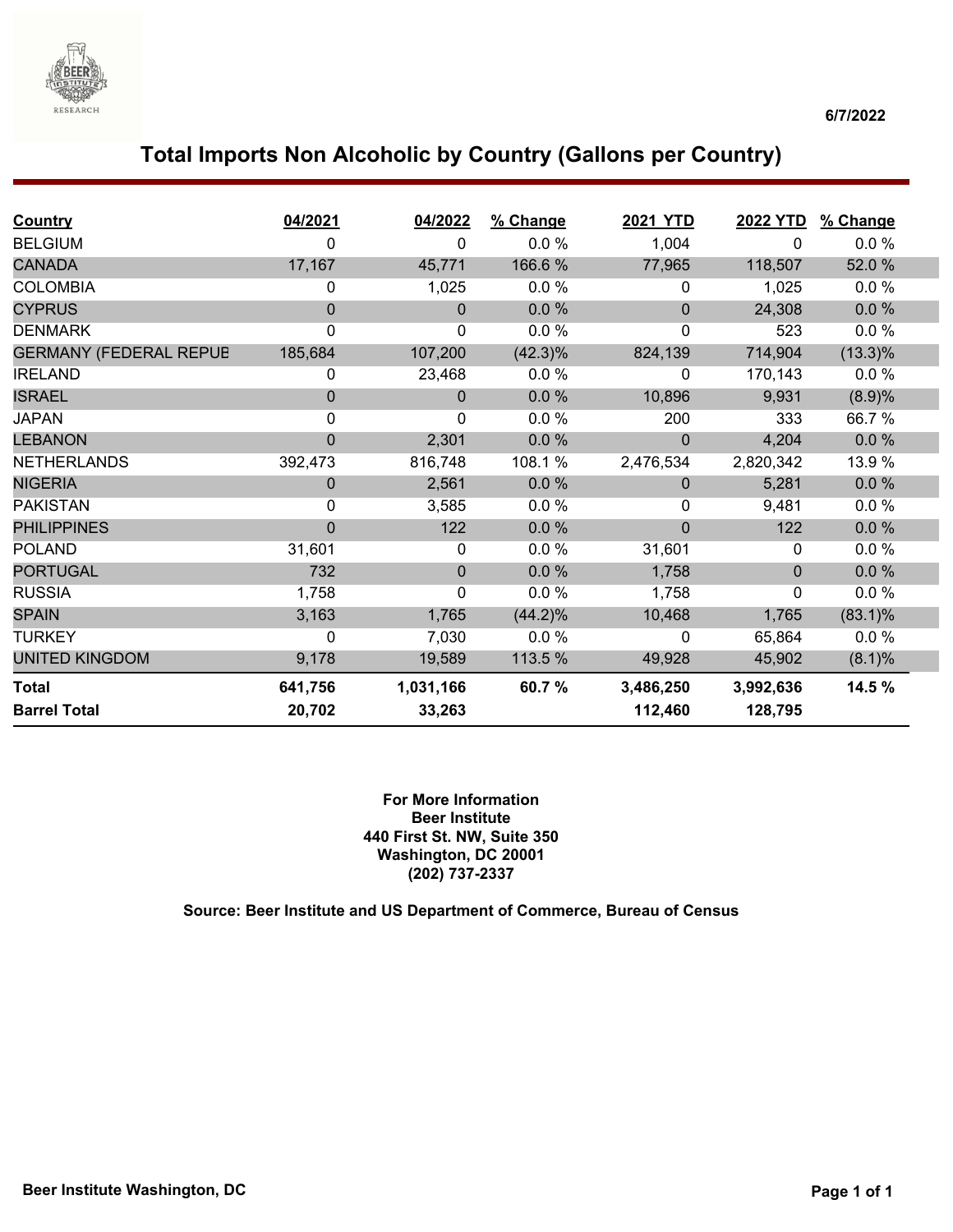

#### **6/7/2022**

# **Total Exports by Country (Gallons per Country)**

| Country<br><b>ANGUILLA</b>              | 04/2021<br>9,705  | 04/2022<br>0     | % Change<br>0.0 % | 2021 YTD<br>14,629 | <b>2022 YTD</b><br>14,902 | % Change<br>1.9 %  |
|-----------------------------------------|-------------------|------------------|-------------------|--------------------|---------------------------|--------------------|
| <b>ARGENTINA</b>                        | $\mathbf 0$       | 0                | 0.0 %             | 18,592             | 61,153                    | 228.9 %            |
| <b>ARUBA</b>                            | 15,799            | 38,476           | 143.5 %           | 42,541             | 83,645                    | 96.6 %             |
| <b>AUSTRALIA</b>                        | 89,709            | 39,576           | (55.9)%           | 294,981            | 184,875                   | (37.3) %           |
| <b>BAHAMAS</b>                          | 68,885            | 35,772           | $(48.1)\%$        | 285,997            | 200,920                   | (29.8) %           |
| <b>BAHRAIN</b>                          | 3,025             | 10,160           | 235.9%            | 6,113              | 20,093                    | 228.7 %            |
| <b>BARBADOS</b>                         | 0                 | 3,385            | 0.0%              | 1,863              | 11,012                    | 491.2 %            |
| <b>BELGIUM</b>                          | 18,048            | 26,399           | 46.3%             | 121,978            | 92,635                    | (24.1) %           |
| <b>BELIZE</b>                           | 0                 | 0                | $0.0 \%$          | 0                  | 16,506                    | 0.0 %              |
| <b>BERMUDA</b>                          | 21,448            | 9,150            | $(57.3)\%$        | 65,215             | 37,816                    | (42.0) %           |
| <b>BOLIVIA</b>                          | 3,277             | 20,922           | 538.5 %           | 3,277              | 20,922                    | 538.5 %            |
| <b>BRAZIL</b>                           | 61,760            | 6,015            | $(90.3)\%$        | 396,280            | 104,644                   | (73.6) %           |
| <b>BRITISH VIRGIN ISLANDS</b>           | 21,502            | 9,112            | (57.6)%           | 64,344             | 27,831                    | (56.8) %           |
| <b>CANADA</b>                           | 961,582           | 864,670          | $(10.1)\%$        | 3,202,136          | 3,225,157                 | 0.7 %              |
| <b>CAYMAN ISLANDS</b>                   | 11,205            | 19,262           | 71.9%             | 78,277             | 128,109                   | 63.7 %             |
| <b>CHILE</b>                            | 1,974,220         | 1,756,511        | $(11.0)\%$        | 10,965,667         | 8,390,137                 | (23.5) %           |
| <b>COLOMBIA</b>                         | 8,820             | 79,269           | 798.7 %           | 395,418            |                           | 6.2 %              |
| <b>COSTA RICA</b>                       |                   |                  | $(11.3)\%$        |                    | 419,840                   |                    |
| <b>CURACAO</b>                          | 277,794<br>20,550 | 246,324          |                   | 800,521            | 907,331                   | 13.3 %             |
|                                         |                   | 60,956           | 196.6 %<br>0.0 %  | 98,831             | 199,352                   | 101.7 %            |
| <b>CYPRUS</b>                           | 0                 | 6,554            |                   | $\mathbf 0$        | 6,554                     | 0.0 %              |
| <b>CZECH REPUBLIC</b><br><b>DENMARK</b> | 297               | 0                | 0.0 %             | 440                | 80                        | (81.8) %           |
|                                         | 93,630            | 45,980           | (50.9)%           | 304,452            | 190,561                   | (37.4) %           |
| <b>DOMINICAN REPUBLIC</b>               | 226,530           | 112,997          | $(50.1)\%$        | 499,479            | 1,676,444                 | 235.6 %            |
| <b>ECUADOR</b>                          | 159               | 20,292           | 12702.3%          | 159                |                           | 150,361 94,762.8 % |
| EL SALVADOR                             | 29,904            | 10,916           | $(63.5)\%$        | 194,735            | 1,331,119                 | 583.6 %            |
| <b>FINLAND</b>                          | 9,090             | $\mathbf{0}$     | 0.0 %             | 16,888             | 2,250                     | (86.7) %           |
| <b>FRANCE</b>                           | 59,709            | 6,496            | $(89.1)\%$        | 190,613            | 19,269                    | (89.9) %           |
| <b>FRENCH POLYNESIA</b>                 | 0                 | $\mathbf 0$      | $0.0 \%$          | 5,406              | $\Omega$                  | 0.0 %              |
| <b>GEORGIA</b>                          | 306               | 0                | 0.0%              | 306                | 0                         | 0.0 %              |
| <b>GERMANY (FEDERAL REPUE</b>           | 8,869             | 3,781            | (57.4)%           | 20,619             | 27,328                    | 32.5 %             |
| <b>GHANA</b>                            | 0                 | 0                | 0.0%              | 16,385             | 19,662                    | 20.0 %             |
| <b>GREECE</b>                           | $\mathbf 0$       | 1,965            | 0.0 %             | $\pmb{0}$          | 4,114                     | 0.0 %              |
| <b>GUATEMALA</b>                        | 293,704           | 281,333          | (4.2)%            | 508,305            | 902,689                   | 77.6 %             |
| <b>GUYANA</b>                           | $\pmb{0}$         | $\mathbf{0}$     | $0.0 \%$          | $\mathbf 0$        | 43,877                    | 0.0 %              |
| <b>HAITI</b>                            | 332               | 0                | 0.0 %             | 332                | 1,490                     | 349.3 %            |
| <b>HONDURAS</b>                         | 834,157           | 1,256,702        | 50.7 %            | 4,381,805          | 4,024,913                 | (8.1) %            |
| <b>HONG KONG</b>                        | 4,860             | 1,866            | $(61.6)\%$        | 31,233             | 12,533                    | (59.9) %           |
| <b>ICELAND</b>                          | 240               | 29,072           | 12020.2 %         | 2,904              | 152,643                   | 5,156.2 %          |
| <b>INDONESIA</b>                        | 0                 | 2,376            | $0.0 \%$          | 0                  | 2,376                     | 0.0 %              |
| <b>IRELAND</b>                          | 58,918            | 18,392           | (68.8)%           | 119,131            | 60,144                    | (49.5) %           |
| <b>ISRAEL</b>                           | 4,534             | $\boldsymbol{0}$ | $0.0 \%$          | 4,534              | 0                         | 0.0 %              |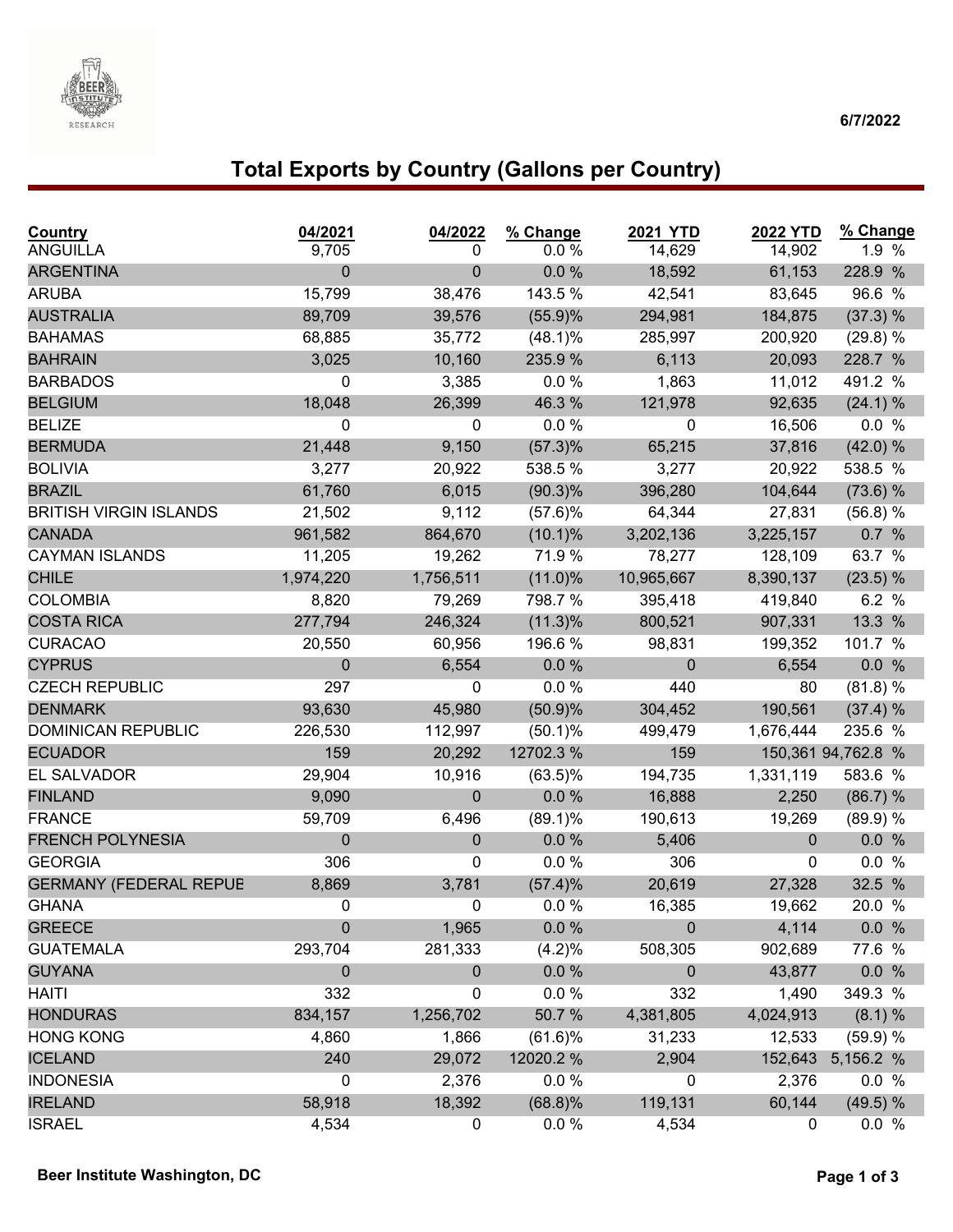# **Total Exports by Country (Gallons per Country)**

| Country                        | 04/2021          | 04/2022      | % Change   | <b>2021 YTD</b> | <b>2022 YTD</b> | % Change |
|--------------------------------|------------------|--------------|------------|-----------------|-----------------|----------|
| <b>ITALY</b>                   | 26,854           | 25,130       | (6.4)%     | 66,460          | 80,933          | 21.8 %   |
| <b>JAMAICA</b>                 | 709              | 3,818        | 438.6%     | 4,760           | 6,557           | 37.8 %   |
| <b>JAPAN</b>                   | 368,645          | 122,039      | (66.9)%    | 841,766         | 717,400         | (14.8) % |
| <b>JORDAN</b>                  | 0                | 5,735        | $0.0 \%$   | 0               | 5,735           | 0.0 %    |
| LATVIA                         | $\mathbf 0$      | $\mathbf{0}$ | 0.0%       | 8,751           | $\mathbf{0}$    | 0.0 %    |
| LITHUANIA                      | 4,182            | 0            | 0.0%       | 7,129           | 4,411           | (38.1) % |
| <b>MAINLAND CHINA</b>          | 264,798          | 174,327      | $(34.2)\%$ | 577,958         | 931,889         | 61.2 %   |
| <b>MALAYSIA</b>                | 7,837            | 6,854        | $(12.5)\%$ | 20,214          | 39,233          | 94.1 %   |
| <b>MALTA</b>                   | 5,080            | $\mathbf{0}$ | $0.0 \%$   | 5,080           | $\mathbf{0}$    | 0.0 %    |
| <b>MARSHALL ISLANDS</b>        | 0                | 4,158        | $0.0 \%$   | 0               | 5,733           | 0.0 %    |
| <b>MEXICO</b>                  | 110,257          | 332,804      | 201.9%     | 3,878,793       | 1,598,830       | (58.8) % |
| <b>MICRONESIA</b>              | 4,612            | 4,950        | 7.3 %      | 8,325           | 13,622          | 63.6 %   |
| <b>MOROCCO</b>                 | 37,340           | 25,514       | $(31.7)\%$ | 123,268         | 138,619         | 12.5 %   |
| <b>NETHERLANDS</b>             | 97,991           | 105,677      | 7.8 %      | 481,944         | 362,971         | (24.7) % |
| <b>NEW ZEALAND</b>             | 26,217           | 22,183       | $(15.4)\%$ | 46,443          | 53,066          | 14.3 %   |
| <b>NICARAGUA</b>               | 0                | 0            | 0.0 %      | 2,874           | $\mathbf 0$     | 0.0 %    |
| <b>NORWAY</b>                  | $\mathbf 0$      | 20,093       | $0.0 \%$   | 11,402          | 43,575          | 282.2 %  |
| <b>OMAN</b>                    | 71,403           | 196,385      | 175.0 %    | 281,496         | 618,249         | 119.6 %  |
| <b>PANAMA</b>                  | 868,130          | 1,500,861    | 72.9 %     | 3,431,382       | 6,092,076       | 77.5 %   |
| <b>PARAGUAY</b>                | 405,598          | 227,431      | (43.9)%    | 889,842         | 813,606         | (8.6) %  |
| <b>PERU</b>                    | 55,398           | 3,480        | $(93.7)\%$ | 217,415         | 18,582          | (91.5) % |
| <b>PHILIPPINES</b>             | 1,321            | 0            | $0.0 \%$   | 1,321           | 0               | 0.0 %    |
| <b>POLAND</b>                  | 3,550            | 1,476        | (58.4)%    | 3,550           | 1,476           | (58.4) % |
| QATAR                          | 0                | 0            | 0.0%       | 7,941           | 0               | 0.0 %    |
| <b>RUSSIA</b>                  | 9,214            | 0            | $0.0 \%$   | 33,765          | 5,049           | (85.1) % |
| <b>SINGAPORE</b>               | 7,533            | 23,132       | 207.1%     | 246,182         | 204,806         | (16.8) % |
| <b>SINT MAARTEN</b>            | 25,800           | 19,462       | $(24.6)\%$ | 112,235         | 117,887         | 5.0 %    |
| <b>SOUTH AFRICA</b>            | 0                | 0            | $0.0 \%$   | 4,534           | $\mathbf 0$     | 0.0 %    |
| SOUTH KOREA (REPUBLIC C        | 664,344          | 291,902      | $(56.1)\%$ | 1,821,190       | 1,137,951       | (37.5) % |
| <b>SOUTH SUDAN</b>             | 0                | 15,125       | $0.0 \%$   | 0               | 15,125          | 0.0 %    |
| <b>SPAIN</b>                   | $\boldsymbol{0}$ | 13,439       | $0.0 \%$   | 35,564          | 39,330          | 10.6 %   |
| <b>SURINAME</b>                | 10,785           | 2,198        | $(79.6)\%$ | 10,785          | 11,364          | 5.4 %    |
| <b>SWEDEN</b>                  | 153,950          | 76,538       | $(50.3)\%$ | 411,875         | 287,614         | (30.2) % |
| <b>SWITZERLAND</b>             | 0                | 8,280        | $0.0 \%$   | 27,375          | 23,742          | (13.3) % |
| <b>TAIWAN</b>                  | 57,975           | 36,587       | (36.9)%    | 284,543         | 132,288         | (53.5) % |
| <b>THAILAND</b>                | 0                | 7,637        | $0.0 \%$   | 28,184          | 27,099          | (3.9) %  |
| TRINIDAD AND TOBAGO            | 3,528            | 0            | 0.0 %      | 27,475          | 17,101          | (37.8) % |
| <b>TURKS AND CAICOS ISLAND</b> | 5,576            | 4,780        | $(14.3)\%$ | 33,016          | 44,964          | 36.2 %   |
| <b>UKRAINE</b>                 | 2,665            | $\mathbf{0}$ | $0.0 \%$   | 15,286          | 3,349           | (78.1) % |
| UNITED ARAB EMIRATES           | 14,558           | 2,822        | $(80.6)\%$ | 93,288          | 46,057          | (50.6) % |
| <b>UNITED KINGDOM</b>          | 162,597          | 173,943      | 7.0 %      | 574,031         | 431,487         | (24.8) % |
| <b>URUGUAY</b>                 | 7,559            | 0            | $0.0 \%$   | 92,787          | 113,829         | 22.7 %   |
| <b>VENEZUELA</b>               | 4,891            | 0            | $0.0 \%$   | 13,769          | 1,083           | (92.1) % |
| <b>Total</b>                   | 8,683,463        | 8,483,443    | $(2.3)\%$  | 37,938,380      | 36,981,975      | (2.5)%   |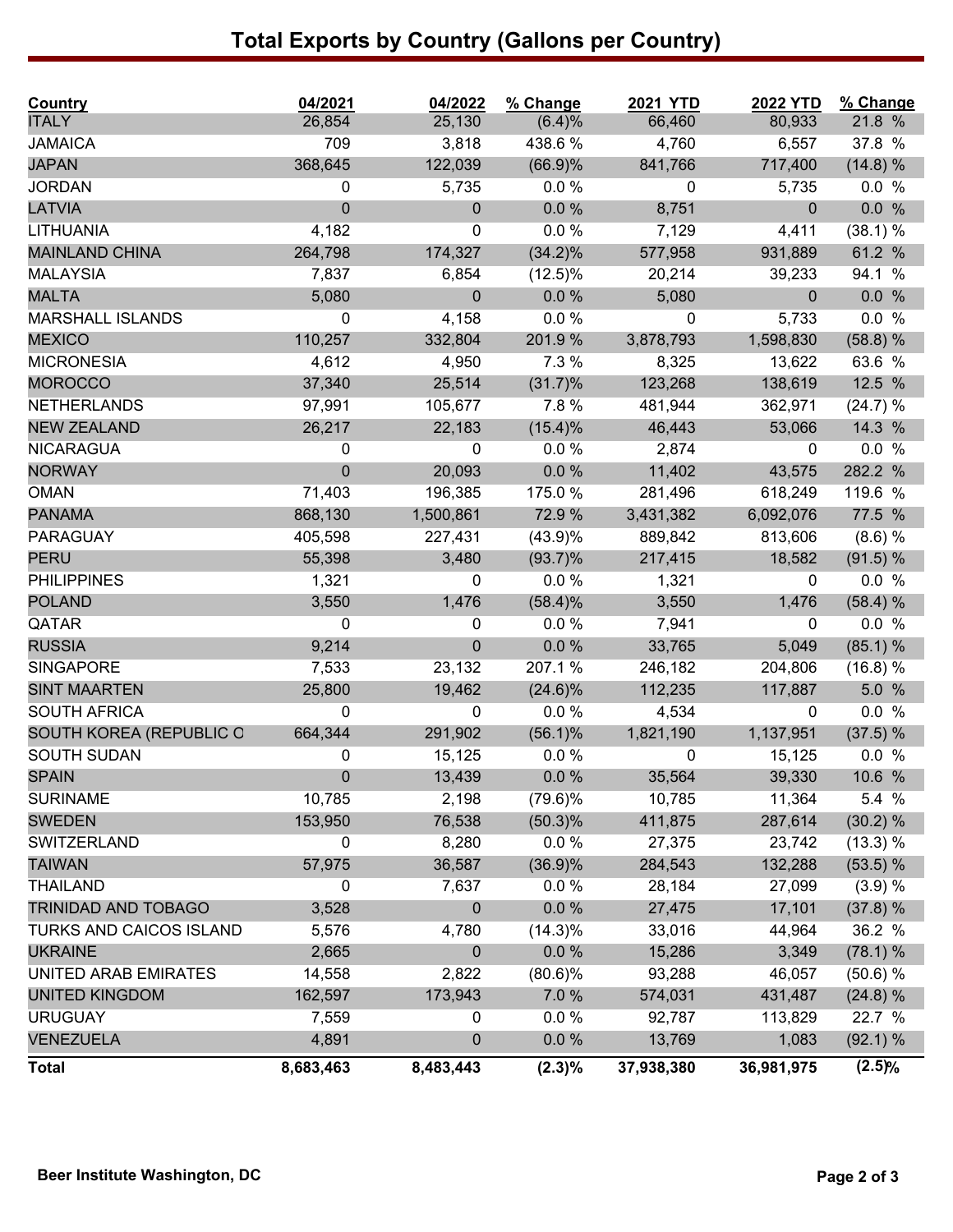| <b>Country</b>      | 04/2021 | 04/2022 % Change |           | <b>2021 YTD</b> | 2022 YTD % Change |           |
|---------------------|---------|------------------|-----------|-----------------|-------------------|-----------|
| <b>Barrel Total</b> | 280,112 | 273,659          | $(2.3)\%$ | 1,223,819       | 1,192,967         | $(2.5)\%$ |

**For More Information Beer Institute 440 First St. NW, Suite 350 Washington, DC 20001 (202) 737-2337**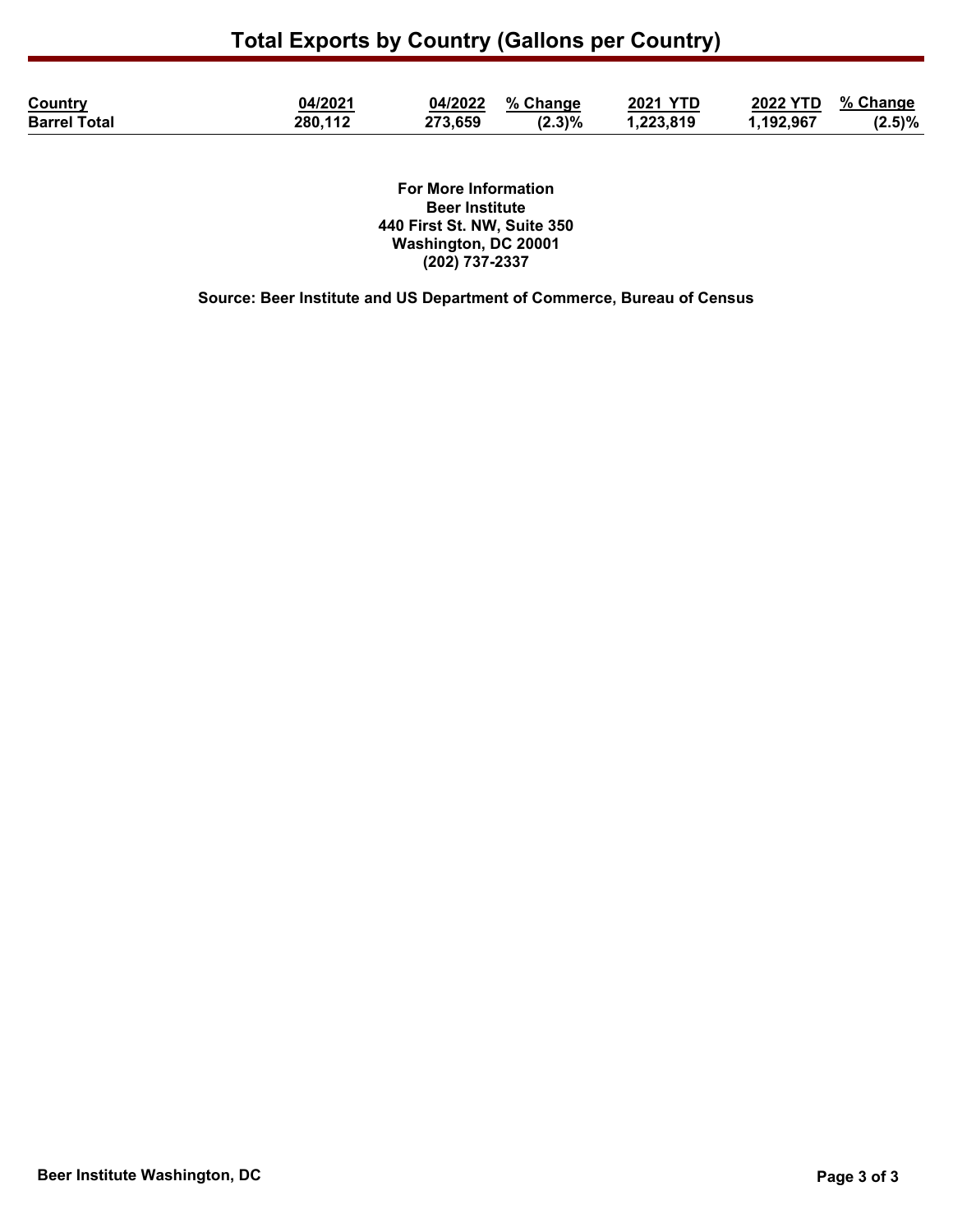

## **Total Exports Non Alcoholic by Country (Gallons per Country)**

| <b>Country</b>                 | 04/2021        | 04/2022        | % Change   | <b>2021 YTD</b>  | <b>2022 YTD</b> | % Change   |
|--------------------------------|----------------|----------------|------------|------------------|-----------------|------------|
| <b>ANGUILLA</b>                | 0              | 0              | 0.0%       | 0                | 758             | 0.0%       |
| <b>ARUBA</b>                   | $\Omega$       | $\overline{0}$ | 0.0%       | 17,920           | $\Omega$        | 0.0 %      |
| <b>AUSTRALIA</b>               | 3,376          | 1,522          | (54.9)%    | 41,189           | 42,075          | 2.2%       |
| <b>BAHRAIN</b>                 | 0              | 0              | 0.0%       | 14,286           | 0               | 0.0%       |
| <b>BELIZE</b>                  | 0              | 0              | 0.0%       | 0                | 1,262           | 0.0 %      |
| <b>BRITISH VIRGIN ISLANDS</b>  | $\overline{0}$ | $\overline{0}$ | 0.0%       | $\overline{0}$   | 1,886           | 0.0%       |
| <b>CANADA</b>                  | 6,895          | 22,343         | 224.0%     | 79,686           | 73,331          | (8.0)%     |
| <b>CHILE</b>                   | 9,091          | $\Omega$       | 0.0%       | 9,091            | 898             | $(90.1)\%$ |
| <b>COSTA RICA</b>              | 3,831          | 1,236          | (67.7)%    | 4,299            | 1,236           | (71.3)%    |
| <b>DOMINICA</b>                | 0              | 0              | 0.0%       | $\Omega$         | 452             | 0.0%       |
| <b>DOMINICAN REPUBLIC</b>      | 0              | 6,377          | 0.0%       | 174              | 6,377           | 3,557.3%   |
| <b>EL SALVADOR</b>             | 0              | 0              | 0.0%       | 2,618            | $\mathbf 0$     | 0.0%       |
| <b>GUATEMALA</b>               | 0              | 0              | 0.0%       | 4,892            | $\mathbf 0$     | 0.0%       |
| <b>HAITI</b>                   | $\overline{0}$ | 4,973          | 0.0%       | $\mathbf 0$      | 4,973           | 0.0%       |
| <b>HONDURAS</b>                | 0              | 0              | 0.0%       | 0                | 9,547           | 0.0%       |
| <b>HONG KONG</b>               | $\overline{0}$ | 863            | 0.0%       | $\boldsymbol{0}$ | 863             | 0.0%       |
| <b>ICELAND</b>                 | 0              | 14,746         | 0.0%       | 0                | 14,746          | 0.0%       |
| <b>ISRAEL</b>                  | $\overline{0}$ | 0              | 0.0%       | 7,709            | $\Omega$        | 0.0%       |
| <b>JAMAICA</b>                 | 0              | 4,657          | 0.0%       | 0                | 22,752          | 0.0%       |
| <b>JAPAN</b>                   | $\Omega$       | 0              | 0.0%       | $\Omega$         | 450             | 0.0%       |
| <b>MEXICO</b>                  | 38,432         | 7,925          | $(79.4)\%$ | 318,082          | 53,099          | $(83.3)\%$ |
| <b>NETHERLANDS</b>             | $\Omega$       | 0              | 0.0%       | 23,835           | 13,505          | $(43.3)\%$ |
| <b>PANAMA</b>                  | 3,510          | 0              | 0.0%       | 19,740           | 285             | $(98.6)\%$ |
| <b>PHILIPPINES</b>             | $\mathbf 0$    | 12,967         | 0.0%       | 82,618           | 12,967          | $(84.3)\%$ |
| <b>POLAND</b>                  | 0              | 0              | 0.0%       | 0                | 5,504           | 0.0%       |
| QATAR                          | 0              | 1,466          | 0.0%       | 12,894           | 1,466           | $(88.6)\%$ |
| <b>SAUDI ARABIA</b>            | 0              | 629            | 0.0%       | 0                | 629             | 0.0%       |
| <b>SINT MAARTEN</b>            | $\overline{0}$ | $\mathbf 0$    | 0.0%       | 1,668            | 0               | 0.0%       |
| SOUTH KOREA (REPUBLIC O        | 0              | 222            | 0.0%       | 8,721            | 2,855           | (67.3)%    |
| <b>SWITZERLAND</b>             | $\overline{0}$ | 0              | 0.0 %      | $\Omega$         | 1,744           | 0.0%       |
| TRINIDAD AND TOBAGO            | 0              | 0              | 0.0%       | 31,691           | 23,645          | (25.4)%    |
| <b>TURKS AND CAICOS ISLAND</b> | $\overline{0}$ | $\overline{0}$ | 0.0%       | 734              | $\Omega$        | $0.0\%$    |
| <b>UNITED ARAB EMIRATES</b>    | 0              | 0              | 0.0%       | 0                | 20,237          | 0.0%       |
| <b>UNITED KINGDOM</b>          | 10,646         | 9,003          | $(15.4)\%$ | 31,252           | 21,722          | $(30.5)\%$ |
| VENEZUELA                      | 0              | 0              | 0.0%       | 713              | 4,755           | 567.2 %    |
| <b>Total</b>                   | 75,781         | 88,928         | 17.3 %     | 713,811          | 344,017         | $(51.8)\%$ |
| <b>Barrel Total</b>            | 2,445          | 2,869          |            | 23,026           | 11,097          |            |

#### **For More Information Beer Institute 440 First St. NW, Suite 350 Washington, DC 20001 (202) 737-2337**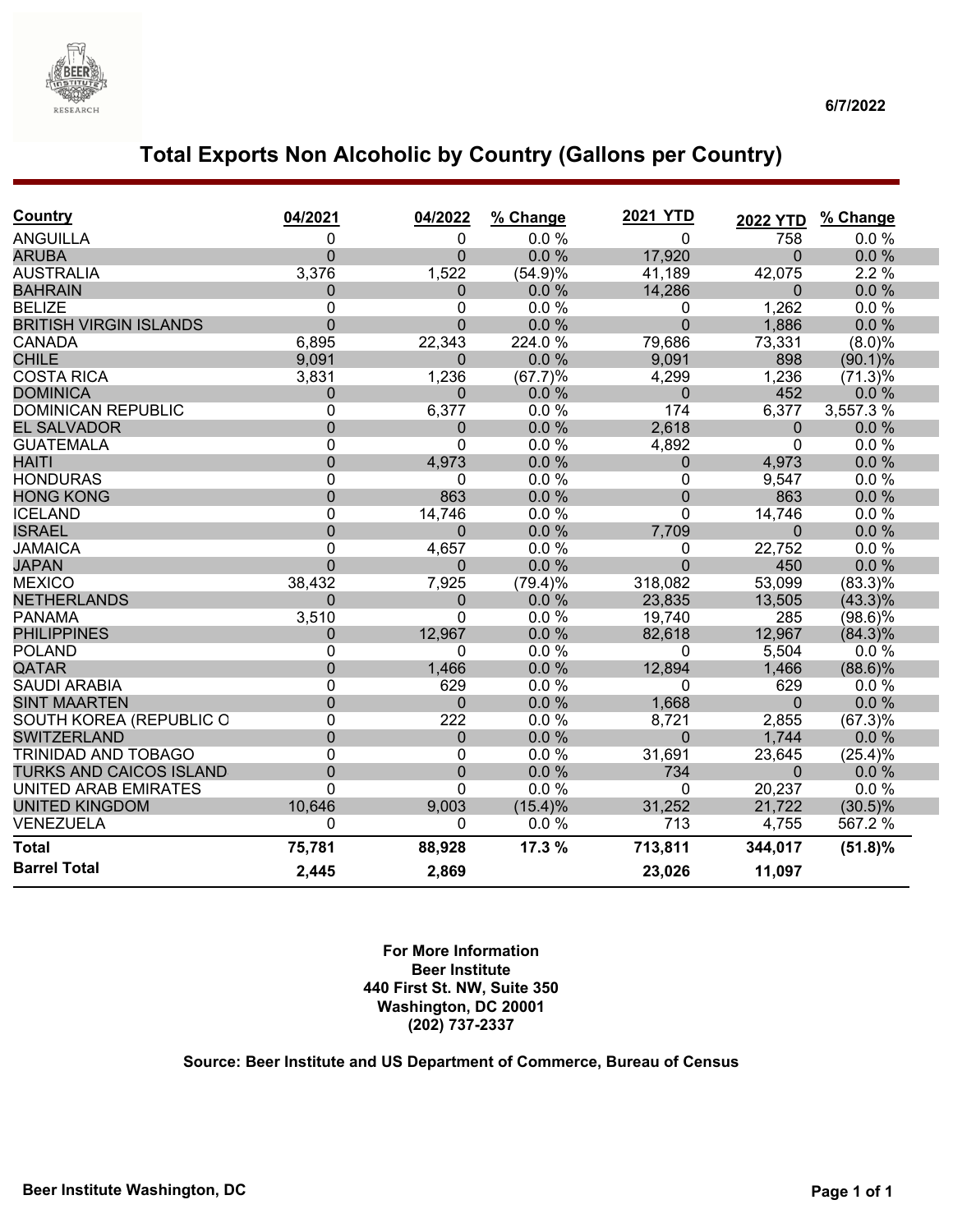

| <b>ARGENTINA</b><br><b>Bottles</b><br>3,259<br>(20.9)%<br>10,381<br>13,814<br>33.1 %<br>4,122<br>0.0 %<br>$0.0 \%$<br>Cans<br>0<br>0<br>0<br>0<br>0<br>0.0 %<br>Draft<br>0<br>0<br>0<br>$0.0 \%$<br>4,122<br>(20.9)%<br>33.1 %<br>3,259<br>10,381<br>13,814<br>Total<br><b>ARMENIA</b><br><b>Bottles</b><br>(47.0)%<br>2,552<br>9,527<br>2,552<br>$(73.2)\%$<br>4,814<br>Cans<br>0.0%<br>$0.0 \%$<br>0<br>0<br>0<br>0<br>0.0 %<br>0.0 %<br>Draft<br>0<br>0<br>0<br>0<br>Total<br>2,552<br>(47.0)%<br>4,814<br>9,527<br>2,552<br>$(73.2)\%$<br><b>AUSTRALIA</b><br><b>Bottles</b><br>0.0 %<br>2,782<br>0.0 %<br>2,782<br>2,782<br>0<br>0.0 %<br>0.0 %<br>Cans<br>0<br>0<br>0<br>0<br>Draft<br>0<br>$0.0 \%$<br>$0.0 \%$<br>0<br>0<br>0<br>0<br>$(100.0)\%$<br>2,782<br>2,782<br>2,782<br>$0.0 \%$<br>Total<br><b>AUSTRIA</b><br>(12.2)%<br>22.4 %<br><b>Bottles</b><br>14,948<br>30,677<br>37,537<br>17,019<br>$(65.6)\%$<br>Cans<br>34,094<br>(82.7)%<br>251,612<br>86,591<br>196,633<br>12.2 %<br>Draft<br>7,846<br>(66.7)%<br>42,955<br>48,185<br>23,538<br>$(76.0)\%$<br>Total<br>(47.0)%<br>237,191<br>56,888<br>325,243<br>172,313<br><b>BELGIUM</b><br><b>Bottles</b><br>468,519<br>$(84.3)\%$<br>16,176,237<br>1,569,930<br>$(90.3)\%$<br>2,990,235<br>Cans<br>24,903<br>406,047<br>143,919<br>87,099<br>(71.4)%<br>$(64.6)\%$<br>Draft<br>332,118<br>(52.0)%<br>2,213,854<br>682,356<br>(69.2)%<br>692,084<br>$(78.1)\%$<br>18,796,139<br>2,396,205<br>3,769,418<br>825,539<br>$(87.3)\%$<br>Total<br><b>BOSNIA AND HERZEGOVII</b><br><b>Bottles</b><br>$0.0 \%$<br>0<br>2,862<br>2,981<br>4.2 %<br>2,862<br>$0.0 \%$<br>$0.0 \%$<br>Cans<br>0<br>0<br>0<br>0<br>0<br>0.0 %<br>0.0 %<br>0<br>Draft<br>0<br>0<br>0<br>$(100.0)\%$<br>4.2%<br>2,862<br>2,862<br>2,981<br>Total<br><b>BRAZIL</b><br>573.1 %<br><b>Bottles</b><br>535<br>3,599<br>2,303<br>30,062<br>1,205.3 %<br>18,609<br>0.0%<br>1,304<br>22,868<br>1,654.1%<br>Cans<br>0 |
|--------------------------------------------------------------------------------------------------------------------------------------------------------------------------------------------------------------------------------------------------------------------------------------------------------------------------------------------------------------------------------------------------------------------------------------------------------------------------------------------------------------------------------------------------------------------------------------------------------------------------------------------------------------------------------------------------------------------------------------------------------------------------------------------------------------------------------------------------------------------------------------------------------------------------------------------------------------------------------------------------------------------------------------------------------------------------------------------------------------------------------------------------------------------------------------------------------------------------------------------------------------------------------------------------------------------------------------------------------------------------------------------------------------------------------------------------------------------------------------------------------------------------------------------------------------------------------------------------------------------------------------------------------------------------------------------------------------------------------------------------------------------------------------------------------------------------------------------------------------------------------------------------------------------------------------------------|
|                                                                                                                                                                                                                                                                                                                                                                                                                                                                                                                                                                                                                                                                                                                                                                                                                                                                                                                                                                                                                                                                                                                                                                                                                                                                                                                                                                                                                                                                                                                                                                                                                                                                                                                                                                                                                                                                                                                                                  |
|                                                                                                                                                                                                                                                                                                                                                                                                                                                                                                                                                                                                                                                                                                                                                                                                                                                                                                                                                                                                                                                                                                                                                                                                                                                                                                                                                                                                                                                                                                                                                                                                                                                                                                                                                                                                                                                                                                                                                  |
|                                                                                                                                                                                                                                                                                                                                                                                                                                                                                                                                                                                                                                                                                                                                                                                                                                                                                                                                                                                                                                                                                                                                                                                                                                                                                                                                                                                                                                                                                                                                                                                                                                                                                                                                                                                                                                                                                                                                                  |
|                                                                                                                                                                                                                                                                                                                                                                                                                                                                                                                                                                                                                                                                                                                                                                                                                                                                                                                                                                                                                                                                                                                                                                                                                                                                                                                                                                                                                                                                                                                                                                                                                                                                                                                                                                                                                                                                                                                                                  |
|                                                                                                                                                                                                                                                                                                                                                                                                                                                                                                                                                                                                                                                                                                                                                                                                                                                                                                                                                                                                                                                                                                                                                                                                                                                                                                                                                                                                                                                                                                                                                                                                                                                                                                                                                                                                                                                                                                                                                  |
|                                                                                                                                                                                                                                                                                                                                                                                                                                                                                                                                                                                                                                                                                                                                                                                                                                                                                                                                                                                                                                                                                                                                                                                                                                                                                                                                                                                                                                                                                                                                                                                                                                                                                                                                                                                                                                                                                                                                                  |
|                                                                                                                                                                                                                                                                                                                                                                                                                                                                                                                                                                                                                                                                                                                                                                                                                                                                                                                                                                                                                                                                                                                                                                                                                                                                                                                                                                                                                                                                                                                                                                                                                                                                                                                                                                                                                                                                                                                                                  |
|                                                                                                                                                                                                                                                                                                                                                                                                                                                                                                                                                                                                                                                                                                                                                                                                                                                                                                                                                                                                                                                                                                                                                                                                                                                                                                                                                                                                                                                                                                                                                                                                                                                                                                                                                                                                                                                                                                                                                  |
|                                                                                                                                                                                                                                                                                                                                                                                                                                                                                                                                                                                                                                                                                                                                                                                                                                                                                                                                                                                                                                                                                                                                                                                                                                                                                                                                                                                                                                                                                                                                                                                                                                                                                                                                                                                                                                                                                                                                                  |
|                                                                                                                                                                                                                                                                                                                                                                                                                                                                                                                                                                                                                                                                                                                                                                                                                                                                                                                                                                                                                                                                                                                                                                                                                                                                                                                                                                                                                                                                                                                                                                                                                                                                                                                                                                                                                                                                                                                                                  |
|                                                                                                                                                                                                                                                                                                                                                                                                                                                                                                                                                                                                                                                                                                                                                                                                                                                                                                                                                                                                                                                                                                                                                                                                                                                                                                                                                                                                                                                                                                                                                                                                                                                                                                                                                                                                                                                                                                                                                  |
|                                                                                                                                                                                                                                                                                                                                                                                                                                                                                                                                                                                                                                                                                                                                                                                                                                                                                                                                                                                                                                                                                                                                                                                                                                                                                                                                                                                                                                                                                                                                                                                                                                                                                                                                                                                                                                                                                                                                                  |
|                                                                                                                                                                                                                                                                                                                                                                                                                                                                                                                                                                                                                                                                                                                                                                                                                                                                                                                                                                                                                                                                                                                                                                                                                                                                                                                                                                                                                                                                                                                                                                                                                                                                                                                                                                                                                                                                                                                                                  |
|                                                                                                                                                                                                                                                                                                                                                                                                                                                                                                                                                                                                                                                                                                                                                                                                                                                                                                                                                                                                                                                                                                                                                                                                                                                                                                                                                                                                                                                                                                                                                                                                                                                                                                                                                                                                                                                                                                                                                  |
|                                                                                                                                                                                                                                                                                                                                                                                                                                                                                                                                                                                                                                                                                                                                                                                                                                                                                                                                                                                                                                                                                                                                                                                                                                                                                                                                                                                                                                                                                                                                                                                                                                                                                                                                                                                                                                                                                                                                                  |
|                                                                                                                                                                                                                                                                                                                                                                                                                                                                                                                                                                                                                                                                                                                                                                                                                                                                                                                                                                                                                                                                                                                                                                                                                                                                                                                                                                                                                                                                                                                                                                                                                                                                                                                                                                                                                                                                                                                                                  |
|                                                                                                                                                                                                                                                                                                                                                                                                                                                                                                                                                                                                                                                                                                                                                                                                                                                                                                                                                                                                                                                                                                                                                                                                                                                                                                                                                                                                                                                                                                                                                                                                                                                                                                                                                                                                                                                                                                                                                  |
|                                                                                                                                                                                                                                                                                                                                                                                                                                                                                                                                                                                                                                                                                                                                                                                                                                                                                                                                                                                                                                                                                                                                                                                                                                                                                                                                                                                                                                                                                                                                                                                                                                                                                                                                                                                                                                                                                                                                                  |
|                                                                                                                                                                                                                                                                                                                                                                                                                                                                                                                                                                                                                                                                                                                                                                                                                                                                                                                                                                                                                                                                                                                                                                                                                                                                                                                                                                                                                                                                                                                                                                                                                                                                                                                                                                                                                                                                                                                                                  |
|                                                                                                                                                                                                                                                                                                                                                                                                                                                                                                                                                                                                                                                                                                                                                                                                                                                                                                                                                                                                                                                                                                                                                                                                                                                                                                                                                                                                                                                                                                                                                                                                                                                                                                                                                                                                                                                                                                                                                  |
|                                                                                                                                                                                                                                                                                                                                                                                                                                                                                                                                                                                                                                                                                                                                                                                                                                                                                                                                                                                                                                                                                                                                                                                                                                                                                                                                                                                                                                                                                                                                                                                                                                                                                                                                                                                                                                                                                                                                                  |
|                                                                                                                                                                                                                                                                                                                                                                                                                                                                                                                                                                                                                                                                                                                                                                                                                                                                                                                                                                                                                                                                                                                                                                                                                                                                                                                                                                                                                                                                                                                                                                                                                                                                                                                                                                                                                                                                                                                                                  |
|                                                                                                                                                                                                                                                                                                                                                                                                                                                                                                                                                                                                                                                                                                                                                                                                                                                                                                                                                                                                                                                                                                                                                                                                                                                                                                                                                                                                                                                                                                                                                                                                                                                                                                                                                                                                                                                                                                                                                  |
|                                                                                                                                                                                                                                                                                                                                                                                                                                                                                                                                                                                                                                                                                                                                                                                                                                                                                                                                                                                                                                                                                                                                                                                                                                                                                                                                                                                                                                                                                                                                                                                                                                                                                                                                                                                                                                                                                                                                                  |
|                                                                                                                                                                                                                                                                                                                                                                                                                                                                                                                                                                                                                                                                                                                                                                                                                                                                                                                                                                                                                                                                                                                                                                                                                                                                                                                                                                                                                                                                                                                                                                                                                                                                                                                                                                                                                                                                                                                                                  |
|                                                                                                                                                                                                                                                                                                                                                                                                                                                                                                                                                                                                                                                                                                                                                                                                                                                                                                                                                                                                                                                                                                                                                                                                                                                                                                                                                                                                                                                                                                                                                                                                                                                                                                                                                                                                                                                                                                                                                  |
|                                                                                                                                                                                                                                                                                                                                                                                                                                                                                                                                                                                                                                                                                                                                                                                                                                                                                                                                                                                                                                                                                                                                                                                                                                                                                                                                                                                                                                                                                                                                                                                                                                                                                                                                                                                                                                                                                                                                                  |
|                                                                                                                                                                                                                                                                                                                                                                                                                                                                                                                                                                                                                                                                                                                                                                                                                                                                                                                                                                                                                                                                                                                                                                                                                                                                                                                                                                                                                                                                                                                                                                                                                                                                                                                                                                                                                                                                                                                                                  |
|                                                                                                                                                                                                                                                                                                                                                                                                                                                                                                                                                                                                                                                                                                                                                                                                                                                                                                                                                                                                                                                                                                                                                                                                                                                                                                                                                                                                                                                                                                                                                                                                                                                                                                                                                                                                                                                                                                                                                  |
|                                                                                                                                                                                                                                                                                                                                                                                                                                                                                                                                                                                                                                                                                                                                                                                                                                                                                                                                                                                                                                                                                                                                                                                                                                                                                                                                                                                                                                                                                                                                                                                                                                                                                                                                                                                                                                                                                                                                                  |
|                                                                                                                                                                                                                                                                                                                                                                                                                                                                                                                                                                                                                                                                                                                                                                                                                                                                                                                                                                                                                                                                                                                                                                                                                                                                                                                                                                                                                                                                                                                                                                                                                                                                                                                                                                                                                                                                                                                                                  |
|                                                                                                                                                                                                                                                                                                                                                                                                                                                                                                                                                                                                                                                                                                                                                                                                                                                                                                                                                                                                                                                                                                                                                                                                                                                                                                                                                                                                                                                                                                                                                                                                                                                                                                                                                                                                                                                                                                                                                  |
| 0.0 %<br>Draft<br>0<br>0.0 %<br>0<br>0<br>0                                                                                                                                                                                                                                                                                                                                                                                                                                                                                                                                                                                                                                                                                                                                                                                                                                                                                                                                                                                                                                                                                                                                                                                                                                                                                                                                                                                                                                                                                                                                                                                                                                                                                                                                                                                                                                                                                                      |
| Total<br>22,208<br>535<br>4,053.5 %<br>3,607<br>52,929<br>1,367.5 %                                                                                                                                                                                                                                                                                                                                                                                                                                                                                                                                                                                                                                                                                                                                                                                                                                                                                                                                                                                                                                                                                                                                                                                                                                                                                                                                                                                                                                                                                                                                                                                                                                                                                                                                                                                                                                                                              |
| <b>BULGARIA</b><br><b>Bottles</b><br>$0.0 \%$<br>0.0 %<br>3,500<br>0                                                                                                                                                                                                                                                                                                                                                                                                                                                                                                                                                                                                                                                                                                                                                                                                                                                                                                                                                                                                                                                                                                                                                                                                                                                                                                                                                                                                                                                                                                                                                                                                                                                                                                                                                                                                                                                                             |
| 3,500<br>0<br>0.0 %<br>$0.0 \%$<br>Cans<br>0<br>$\mathbf 0$<br>0<br>0                                                                                                                                                                                                                                                                                                                                                                                                                                                                                                                                                                                                                                                                                                                                                                                                                                                                                                                                                                                                                                                                                                                                                                                                                                                                                                                                                                                                                                                                                                                                                                                                                                                                                                                                                                                                                                                                            |
| 48.3 %<br>Draft<br>5,105<br>5,105<br>8.8%<br>3,443<br>4,691                                                                                                                                                                                                                                                                                                                                                                                                                                                                                                                                                                                                                                                                                                                                                                                                                                                                                                                                                                                                                                                                                                                                                                                                                                                                                                                                                                                                                                                                                                                                                                                                                                                                                                                                                                                                                                                                                      |
| $(26.5)\%$<br>6,942<br>5,105<br>8,191<br>5,105<br>Total                                                                                                                                                                                                                                                                                                                                                                                                                                                                                                                                                                                                                                                                                                                                                                                                                                                                                                                                                                                                                                                                                                                                                                                                                                                                                                                                                                                                                                                                                                                                                                                                                                                                                                                                                                                                                                                                                          |
| (37.7)%                                                                                                                                                                                                                                                                                                                                                                                                                                                                                                                                                                                                                                                                                                                                                                                                                                                                                                                                                                                                                                                                                                                                                                                                                                                                                                                                                                                                                                                                                                                                                                                                                                                                                                                                                                                                                                                                                                                                          |
| <b>CAMEROON</b><br>$0.0 \%$<br>1,390<br><b>Bottles</b><br>8,875<br>$(84.3)\%$<br>1,751<br>0                                                                                                                                                                                                                                                                                                                                                                                                                                                                                                                                                                                                                                                                                                                                                                                                                                                                                                                                                                                                                                                                                                                                                                                                                                                                                                                                                                                                                                                                                                                                                                                                                                                                                                                                                                                                                                                      |
| Cans<br>0.0 %<br>$0.0 \%$<br>0<br>0<br>0<br>0                                                                                                                                                                                                                                                                                                                                                                                                                                                                                                                                                                                                                                                                                                                                                                                                                                                                                                                                                                                                                                                                                                                                                                                                                                                                                                                                                                                                                                                                                                                                                                                                                                                                                                                                                                                                                                                                                                    |
| $0.0 \%$<br>$0.0 \%$<br>Draft<br>0<br>0<br>0<br>0                                                                                                                                                                                                                                                                                                                                                                                                                                                                                                                                                                                                                                                                                                                                                                                                                                                                                                                                                                                                                                                                                                                                                                                                                                                                                                                                                                                                                                                                                                                                                                                                                                                                                                                                                                                                                                                                                                |
| 1,751<br>$\pmb{0}$<br>Total<br>$(100.0)\%$<br>8,875<br>1,390<br>$(84.3)\%$                                                                                                                                                                                                                                                                                                                                                                                                                                                                                                                                                                                                                                                                                                                                                                                                                                                                                                                                                                                                                                                                                                                                                                                                                                                                                                                                                                                                                                                                                                                                                                                                                                                                                                                                                                                                                                                                       |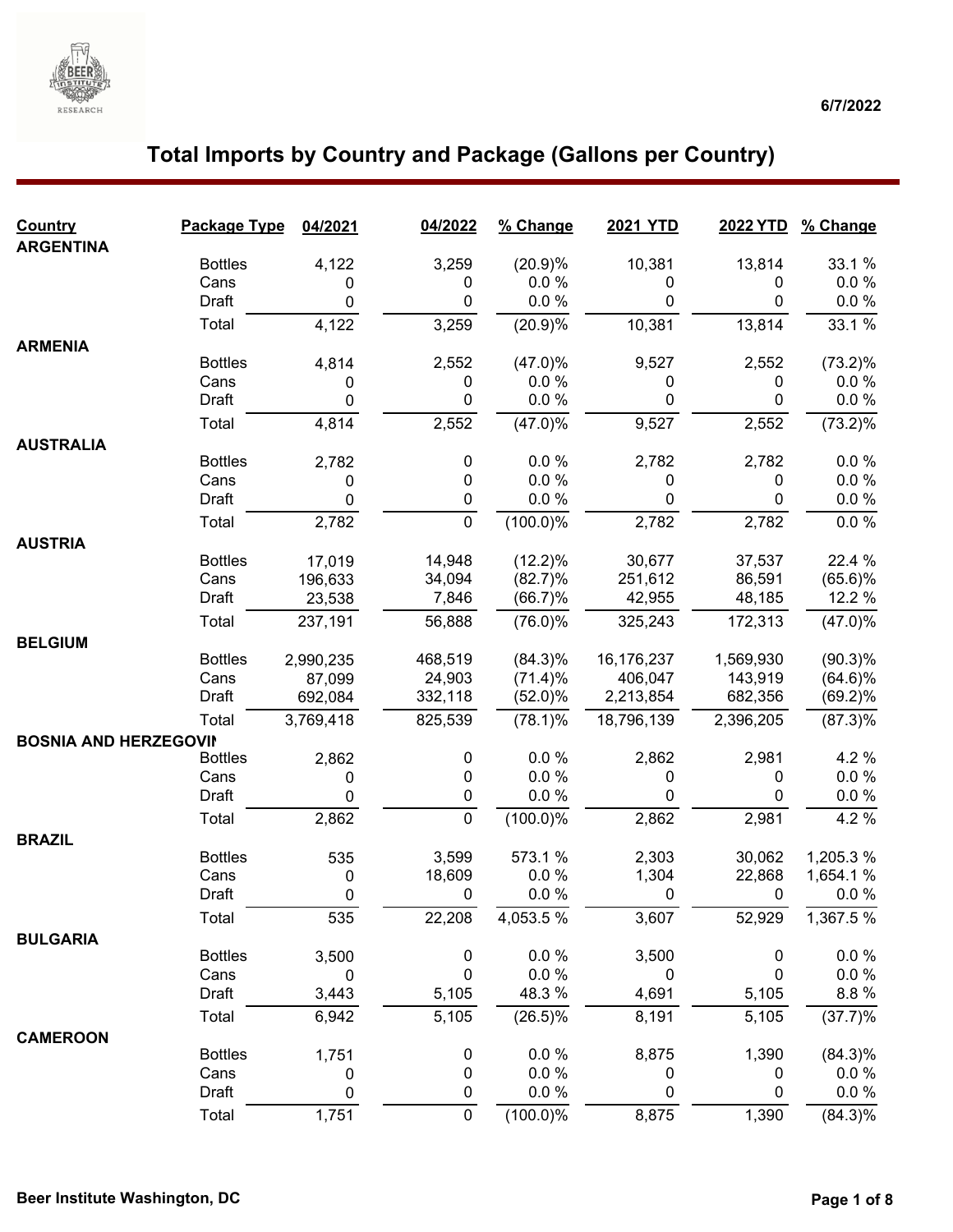#### **Country Package Type 04/2021 04/2022 % Change 2021 YTD 2022 YTD % Change CANADA** Bottles 887,619 1,035,620 16.7 % 3,578,051 4,106,022 14.8 % Cans 1,521,699 1,619,213 6.4 % 6,031,125 5,440,967 (9.8)% Draft 419,309 361,577 (13.8)% 939,813 1,353,238 44.0 % Total 2,828,627 3,016,410 6.6 % 10,548,988 10,900,227 3.3 % **CHILE** Bottles 1,900 0 0.0 % 1,900 0 0.0 %  $\textsf{Cans} \qquad \qquad \textsf{O} \qquad \qquad \textsf{O} \qquad \qquad \textsf{O} \qquad \qquad \textsf{O} \qquad \qquad \textsf{O} \qquad \qquad \textsf{O} \qquad \qquad \textsf{O} \; \qquad \textsf{O} \; \qquad \textsf{O} \; \textsf{O} \; \textsf{O} \; \textsf{O} \; \textsf{O} \; \textsf{O} \; \textsf{O} \; \textsf{O} \; \textsf{O} \; \textsf{O} \; \textsf{O} \; \textsf{O} \; \textsf{O} \; \textsf{O} \; \$ Draft 0 0 0.0 % 0 0 0.0 % Total 1,900 0 (100.0)% 1,900 0 (100.0)% **COLOMBIA** Bottles 1,239 29,877 2,312.0 % 21,894 43,938 100.7 % Cans 0 2,720 0.0 % 0 2,720 0.0 % Draft 0 0 0.0 % 0 0 0.0 % Total 1,239 32,597 2,531.6 % 21,894 46,658 113.1 % **COSTA RICA** Bottles 0 0 0.0 % 0 0 0.0 % Cans 6,158 14,179 130.3 % 24,483 26,874 9.8 % Draft 0 0 0.0 % 0 1,891 0.0 % Total 6,158 14,179 130.3 % 24,483 28,764 17.5 % **CROATIA** Bottles 0 0 0.0 % 0 3,038 0.0 %  $\textsf{Cans} \qquad \qquad \textsf{O} \qquad \qquad \textsf{O} \qquad \qquad \textsf{O} \qquad \qquad \textsf{O} \qquad \qquad \textsf{O} \qquad \qquad \textsf{O} \qquad \qquad \textsf{O} \; \qquad \qquad \textsf{O} \; \qquad \qquad \textsf{O} \; \qquad \qquad \textsf{O} \; \qquad \textsf{O} \; \qquad \textsf{O} \; \qquad \textsf{O} \; \qquad \qquad \textsf{O} \; \qquad \qquad \textsf{O} \; \qquad \qquad \textsf{O} \; \qquad \qquad \textsf{$ Draft 0 0 0.0 % 0 0 0.0 % Total 0 0 0.0 % 0 3,038 0.0 % **CYPRUS** Bottles 0 0 0.0 % 0 1,004 0.0 %  $\textsf{Cans} \qquad \qquad \textsf{O} \qquad \qquad \textsf{O} \qquad \qquad \textsf{O} \qquad \qquad \textsf{O} \qquad \qquad \textsf{O} \qquad \qquad \textsf{O} \qquad \qquad \textsf{O} \; \qquad \textsf{O} \; \qquad \textsf{O} \; \qquad \textsf{O} \; \textsf{O} \; \textsf{O} \; \textsf{O} \; \textsf{O} \; \textsf{O} \; \textsf{O} \; \textsf{O} \; \textsf{O} \; \textsf{O} \; \textsf{O} \; \textsf{O} \; \textsf{O}$ Draft 0 0 0.0 % 0 0 0.0 % Total 0 0 0.0 % 0 1,004 0.0 % **CZECH REPUBLIC** Bottles 104,284 43,519 (58.3)% 524,166 540,350 3.1 % Cans 5,478 11,681 113.2 % 13,983 51,140 265.7 % Draft 18,499 5,389 (70.9)% 30,891 42,643 38.0 % Total 128,262 60,588 (52.8)% 569,040 634,133 11.4 % **DENMARK** Bottles 28,517 12,898 (54.8)% 104,759 75,817 (27.6)% Cans 12,782 18,488 44.6 % 86,049 98,830 14.9 % Draft 0 14,301 0.0 % 0 15,886 0.0 % Total 41,299 45,687 10.6 % 190,808 190,533 (0.1)% **DOMINICAN REPUBLIC** Bottles 21,613 11,700 (45.9)% 70,505 19,082 (72.9)% Cans 46,699 0 0.0 % 75,437 6,315 (91.6)% Draft 0 0 0.0 % 0 0 0.0 % Total 68,312 11,700 (82.9)% 145,942 25,397 (82.6)% **ECUADOR** Bottles 4,466 2,611 (41.5)% 10,929 6,971 (36.2)%

Cans 1,154 0 0.0 % 1,802 3,288 82.5 % Draft 0 0 0.0 % 0 0 0.0 % Total 5,620 2,611 (53.5)% 12,731 10,259 (19.4)%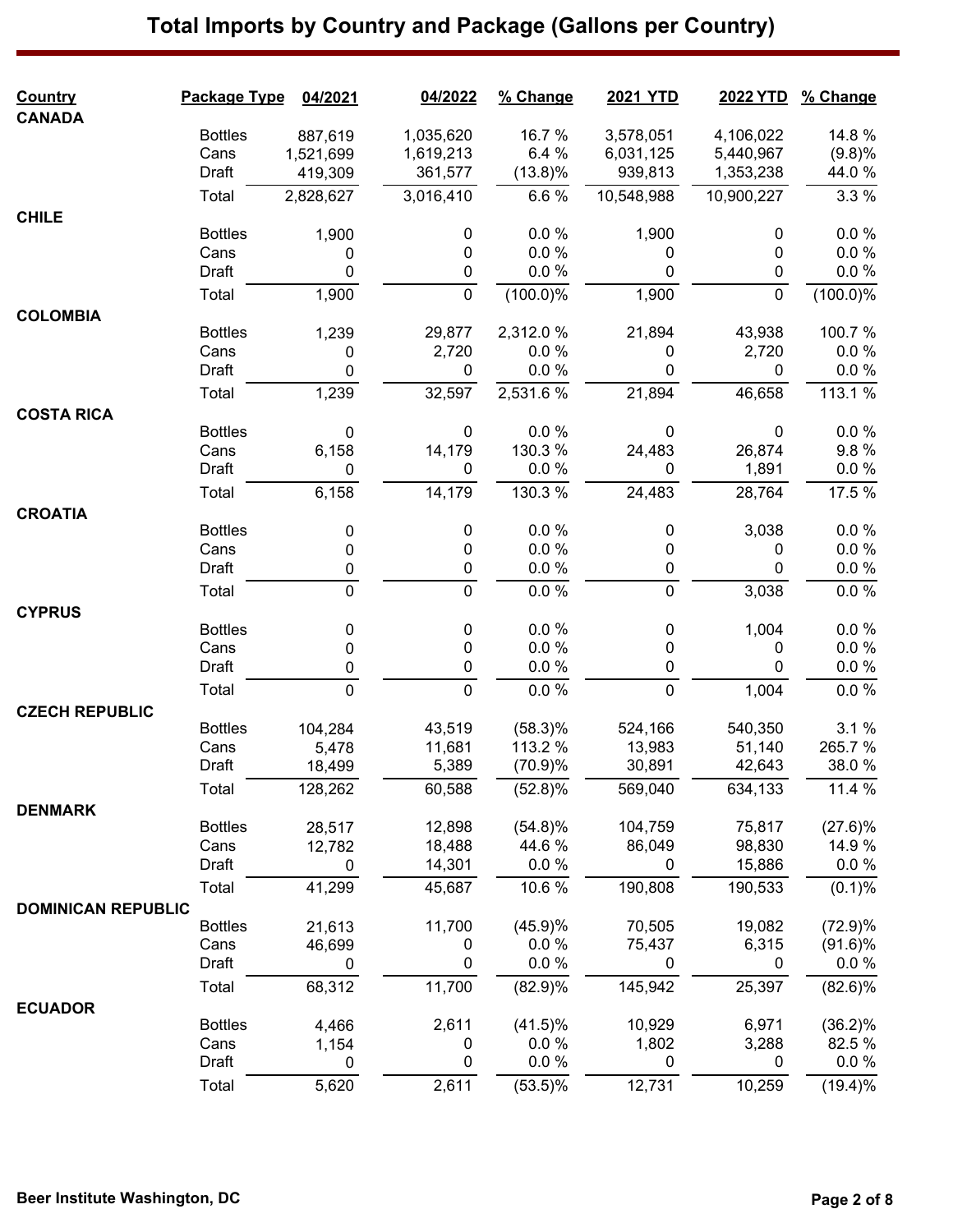| <b>Country</b>              | Package Type           | 04/2021     | 04/2022 | % Change     | <b>2021 YTD</b> | 2022 YTD    | % Change         |
|-----------------------------|------------------------|-------------|---------|--------------|-----------------|-------------|------------------|
| <b>EL SALVADOR</b>          | <b>Bottles</b>         | 66,909      | 0       | $0.0 \%$     | 152,484         | 5,938       | $(96.1)\%$       |
|                             | Cans                   | 0           | 0       | 0.0%         | 0               | 0           | 0.0%             |
|                             | Draft                  | 0           | 0       | 0.0 %        | 0               | 0           | 0.0 %            |
|                             | Total                  | 66,909      | 0       | $(100.0)\%$  | 152,484         | 5,938       | $(96.1)\%$       |
| <b>ERITREA</b>              |                        |             |         |              |                 |             |                  |
|                             | <b>Bottles</b>         | 0           | 0       | 0.0 %        | 8,674           | 2,301       | $(73.5)\%$       |
|                             | Cans                   | 0           | 0       | 0.0%         | 0               | 0           | $0.0 \%$         |
|                             | Draft                  | 0           | 0       | $0.0 \%$     | 0               | 0           | $0.0 \%$         |
|                             | Total                  | 0           | 0       | 0.0 %        | 8,674           | 2,301       | $(73.5)\%$       |
| <b>ESTONIA</b>              |                        |             |         |              |                 |             |                  |
|                             | <b>Bottles</b>         | 0           | 0       | 0.0 %        | 2,046           | 0           | 0.0%             |
|                             | Cans                   | 23,332      | 5,833   | (75.0)%      | 52,454          | 40,831      | (22.2)%          |
|                             | Draft                  | 0           | 0       | $0.0 \%$     | 0               | 0           | $0.0 \%$         |
|                             | Total                  | 23,332      | 5,833   | (75.0)%      | 54,499          | 40,831      | (25.1)%          |
| <b>ETHIOPIA</b>             |                        |             |         |              |                 |             |                  |
|                             | <b>Bottles</b><br>Cans | 0           | 0       | 0.0%<br>0.0% | 0               | 9,490       | 0.0%<br>$0.0 \%$ |
|                             | Draft                  | 0<br>0      | 0<br>0  | 0.0 %        | 0<br>0          | 0<br>0      | $0.0 \%$         |
|                             |                        |             |         |              |                 |             |                  |
|                             | Total                  | 0           | 0       | 0.0%         | $\mathbf 0$     | 9,490       | 0.0 %            |
| <b>FRANCE</b>               | <b>Bottles</b>         | 22,563      | 14,516  | (35.7)%      | 84,403          | 76,730      | (9.1)%           |
|                             | Cans                   | 57,318      | 93,402  | 63.0%        | 217,267         | 203,616     | (6.3)%           |
|                             | Draft                  | 25,598      | 21,953  | $(14.2)\%$   | 46,416          | 60,628      | 30.6%            |
|                             | Total                  | 105,480     | 129,871 | 23.1 %       | 348,086         | 340,974     | (2.0)%           |
|                             |                        |             |         |              |                 |             |                  |
| <b>GEORGIA</b>              | <b>Bottles</b>         | 0           | 0       | 0.0 %        | 252             | 0           | 0.0%             |
|                             | Cans                   | 0           | 0       | 0.0 %        | 0               | 0           | $0.0 \%$         |
|                             | Draft                  | 0           | 0       | 0.0 %        | 0               | 0           | $0.0 \%$         |
|                             | Total                  | 0           | 0       | 0.0 %        | 252             | $\mathbf 0$ | $(100.0)\%$      |
| <b>GERMANY (FEDERAL REP</b> |                        |             |         |              |                 |             |                  |
|                             | <b>Bottles</b>         | 619,212     | 408,628 | $(34.0)\%$   | 2,356,945       | 1,661,647   | $(29.5)\%$       |
|                             | Cans                   | 492,812     | 228,065 | $(53.7)\%$   | 1,253,184       | 1,001,465   | $(20.1)\%$       |
|                             | Draft                  | 213,808     | 249.289 | 16.6 %       | 463.481         | 778,109     | 67.9 %           |
|                             | Total                  | 1,325,833   | 885,983 | $(33.2)\%$   | 4,073,610       | 3,441,221   | $(15.5)\%$       |
| <b>GHANA</b>                |                        |             |         |              |                 |             |                  |
|                             | <b>Bottles</b>         | 0           | 0       | 0.0 %        | 0               | 4,846       | 0.0 %            |
|                             | Cans                   | 0           | 0       | 0.0 %        | 0               | 0           | $0.0 \%$         |
|                             | Draft                  | 0           | 0       | 0.0 %        | 0               | $\pmb{0}$   | $0.0 \%$         |
|                             | Total                  | $\mathbf 0$ | 0       | $0.0 \%$     | $\mathbf 0$     | 4,846       | 0.0 %            |
| <b>GREECE</b>               |                        |             |         |              |                 |             |                  |
|                             | <b>Bottles</b>         | 12,353      | 5,124   | $(58.5)\%$   | 43,904          | 54,375      | 23.9%            |
|                             | Cans                   | 0           | 0       | 0.0%         | 0               | 0           | $0.0 \%$         |
|                             | Draft                  | 0           | 0       | 0.0 %        | 0               | 10,873      | 0.0 %            |
|                             | Total                  | 12,353      | 5,124   | $(58.5)\%$   | 43,904          | 65,249      | 48.6%            |
| <b>GUATEMALA</b>            |                        |             |         |              |                 |             |                  |
|                             | <b>Bottles</b>         | 34,662      | 12,604  | $(63.6)\%$   | 63,021          | 53,568      | (15.0)%          |
|                             | Cans                   | 151,153     | 117,837 | $(22.0)\%$   | 453,958         | 446,902     | (1.6)%           |
|                             | Draft                  | 0           | 0       | $0.0 \%$     | 0               | 0           | $0.0 \%$         |
|                             | Total                  | 185,814     | 130,441 | $(29.8)\%$   | 516,979         | 500,469     | (3.2)%           |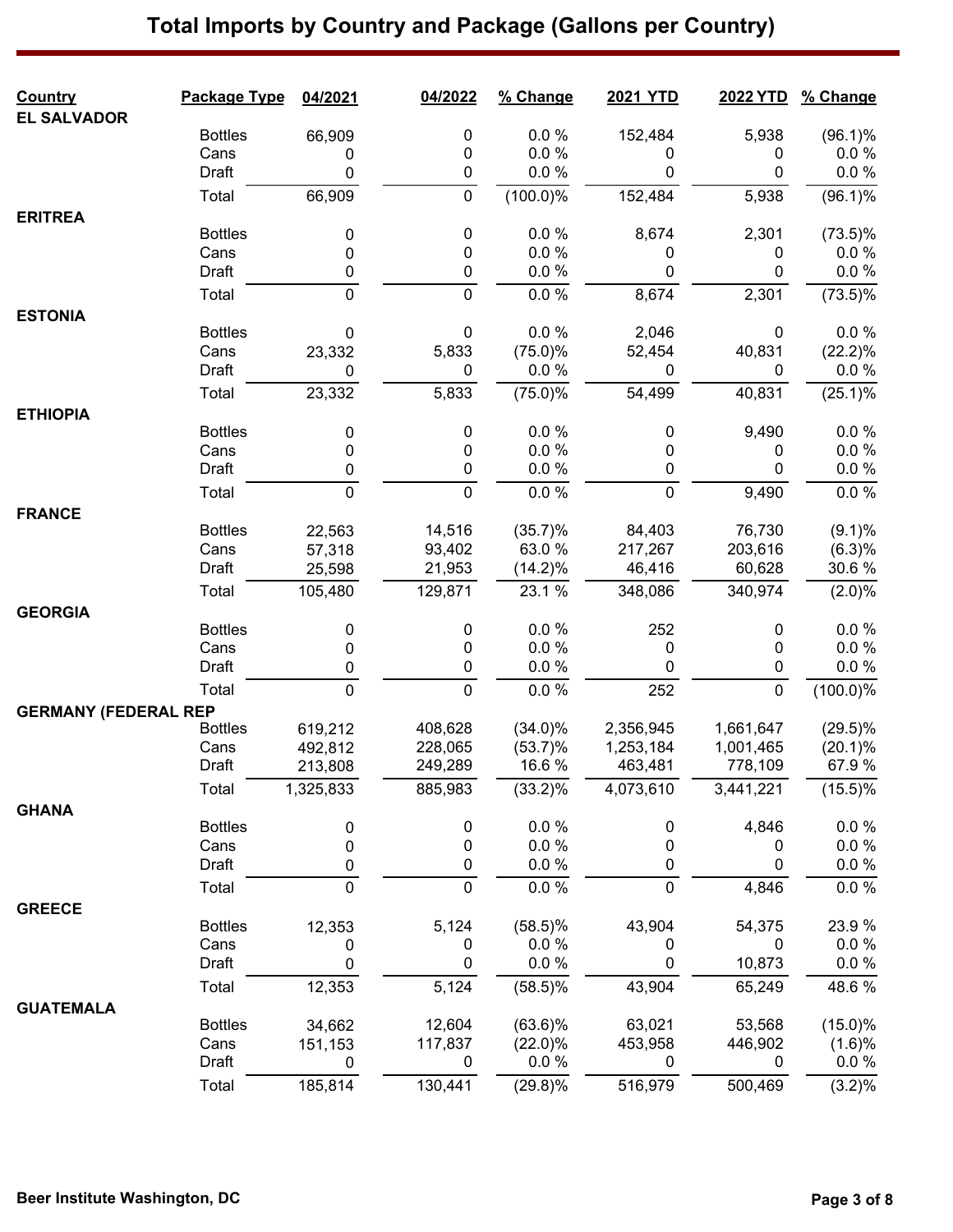#### **Country Package Type 04/2021 04/2022 % Change 2021 YTD 2022 YTD % Change HONDURAS** Bottles 0 0 0.0 % 0 3,962 0.0 % Cans 6,888 0 0.0 % 58,385 3,962 (93.2)% Draft 0 0 0.0 % 0 0 0.0 % Total 6,888 0 (100.0)% 58,385 7,923 (86.4)% **HONG KONG** Bottles 0 0 0.0 % 3,277 6,552 100.0 %  $\textsf{Cans} \qquad \qquad \textsf{O} \qquad \qquad \textsf{O} \qquad \qquad \textsf{O} \qquad \qquad \textsf{O} \qquad \qquad \textsf{O} \qquad \qquad \textsf{O} \qquad \qquad \textsf{O} \; \qquad \qquad \textsf{O} \; \qquad \qquad \textsf{O} \; \qquad \qquad \textsf{O} \; \qquad \textsf{O} \; \qquad \textsf{O} \; \qquad \textsf{O} \; \qquad \qquad \textsf{O} \; \qquad \qquad \textsf{O} \; \qquad \qquad \textsf{O} \; \qquad \qquad \textsf{$ Draft 0 0 0.0 % 0 0 0.0 % Total 0 0 0.0 % 3,277 6,552 100.0 % **ICELAND** Bottles 14,526 0 0.0 % 33,055 12,796 (61.3)% Cans 66,868 12,259 (81.7)% 112,485 33,315 (70.4)% Draft 3,689 4,650 26.1 % 8,339 6,882 (17.5)% Total 85,083 16,909 (80.1)% 153,880 52,993 (65.6)% **INDIA** Bottles 19,889 23,455 17.9 % 94,311 135,025 43.2 % Cans 0 6,659 0.0 % 1 18,363 37,650.0 % Draft 0 0 0.0 % 2,518 0 0.0 % Total 19,889 30,114 51.4 % 96,829 153,387 58.4 % **IRELAND** Bottles 1,072,195 1,298,270 21.1 % 5,210,004 4,953,213 (4.9)% Cans 1,118,224 531,862 (52.4)% 5,329,441 4,316,099 (19.0)% Draft 1,202,992 597,281 (50.4)% 2,608,852 4,149,124 59.0 % Total 3,393,411 2,427,413 (28.5)% 13,148,297 13,418,437 2.1 % **ISRAEL** Bottles 1,230 0 0.0 % 1,230 9,490 671.4 %  $\textsf{Cans} \qquad \qquad \textsf{O} \qquad \qquad \textsf{O} \qquad \qquad \textsf{O} \qquad \qquad \textsf{O} \qquad \qquad \textsf{O} \qquad \qquad \textsf{O} \qquad \qquad \textsf{O} \; \qquad \textsf{O} \; \qquad \textsf{O} \; \textsf{O} \; \textsf{O} \; \textsf{O} \; \textsf{O} \; \textsf{O} \; \textsf{O} \; \textsf{O} \; \textsf{O} \; \textsf{O} \; \textsf{O} \; \textsf{O} \; \textsf{O} \; \textsf{O} \; \$ Draft 0 0 0.0 % 0 0 0.0 % Total 1,230 0 (100.0)% 1,230 9,490 671.4 % **ITALY** Bottles 216,899 573,210 164.3 % 1,536,171 2,634,998 71.5 % Cans 57,119 3,691 (93.5)% 1,963,700 161,459 (91.8)% Draft 109,853 140,342 27.8 % 274,626 384,281 39.9 % Total 383,871 717,242 86.8 % 3,774,497 3,180,738 (15.7)% **JAMAICA** Bottles 182,844 183,323 0.3 % 1,339,409 947,921 (29.2)% Cans 0 23,651 0.0 % 21,434 38,863 81.3 % Draft 0 166 0.0 % 0 272 0.0 % Total 182,844 207,140 13.3 % 1,360,843 987,056 (27.5)% **JAPAN** Bottles 29,515 49,854 68.9 % 85,156 227,404 167.0 % Cans 2,499 7,442 197.9 % 14,708 28,298 92.4 % Draft 22,687 33,880 49.3 % 69,375 157,767 127.4 % Total 54,700 91,177 66.7 % 169,239 413,468 144.3 % **KENYA** Bottles 0 0 0.0 % 5,618 0 0.0 %  $\textsf{Cans} \qquad \qquad \textsf{O} \qquad \qquad \textsf{O} \qquad \qquad \textsf{O} \qquad \qquad \textsf{O} \qquad \qquad \textsf{O} \qquad \qquad \textsf{O} \qquad \qquad \textsf{O} \; \qquad \textsf{O} \; \qquad \textsf{O} \; \textsf{O} \; \textsf{O} \; \textsf{O} \; \textsf{O} \; \textsf{O} \; \textsf{O} \; \textsf{O} \; \textsf{O} \; \textsf{O} \; \textsf{O} \; \textsf{O} \; \textsf{O} \; \textsf{O} \; \$ Draft 0 0 0.0 % 0 0 0.0 % Total 0 0 0.0 % 5,618 0 (100.0)%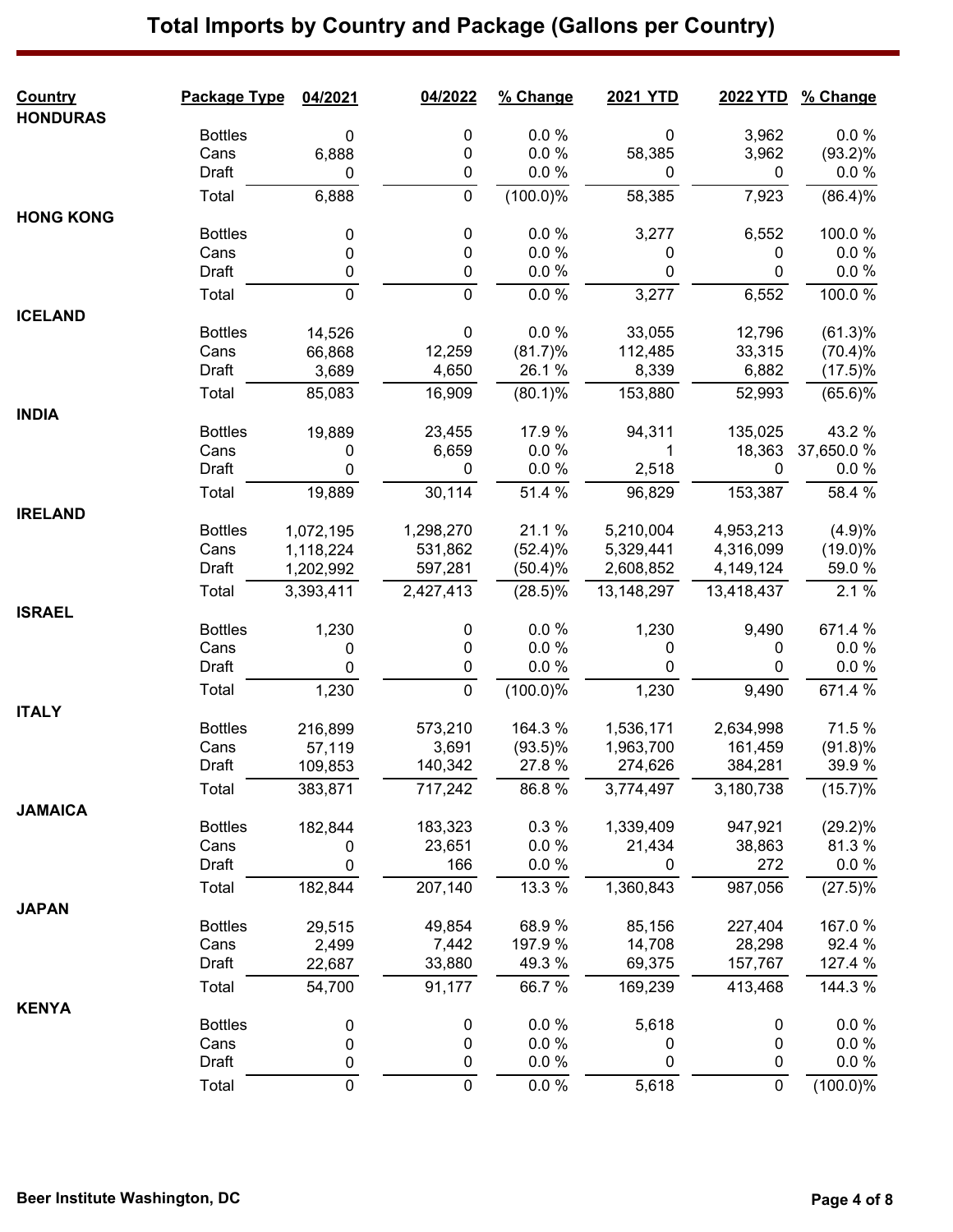| <b>Country</b>                | Package Type           | 04/2021                | 04/2022     | % Change       | 2021 YTD         | 2022 YTD      | % Change             |
|-------------------------------|------------------------|------------------------|-------------|----------------|------------------|---------------|----------------------|
| <b>LAOS (LAO PEOPLE'S DEN</b> | <b>Bottles</b>         |                        | 7,791       | 23.4 %         | 18,835           | 17,813        |                      |
|                               | Cans                   | 6,315<br>0             | 0           | 0.0%           | 3,804            | 0             | (5.4)%<br>$0.0 \%$   |
|                               | Draft                  | 0                      | 0           | 0.0 %          | 0                | 0             | $0.0 \%$             |
|                               | Total                  | 6,315                  | 7,791       | 23.4 %         | 22,639           | 17,813        | (21.3)%              |
| <b>LEBANON</b>                |                        |                        |             |                |                  |               |                      |
|                               | <b>Bottles</b>         | 0                      | 3,314       | $0.0 \%$       | 5,478            | 6,477         | 18.2 %               |
|                               | Cans                   | 0                      | 0           | $0.0 \%$       | 0                | 0             | $0.0 \%$             |
|                               | Draft                  | 0                      | 0           | 0.0 %          | 0                | 0             | $0.0 \%$             |
|                               | Total                  | $\mathbf 0$            | 3,314       | 0.0 %          | 5,478            | 6,477         | 18.2 %               |
| <b>LITHUANIA</b>              |                        |                        |             |                |                  |               |                      |
|                               | <b>Bottles</b>         | 847                    | 4,509       | 432.2 %        | 987              | 6,601         | 569.0 %              |
|                               | Cans                   | $\pmb{0}$              | 0           | 0.0%           | 12,055           | 18,463        | 53.2 %               |
|                               | Draft                  | $\pmb{0}$              | 0           | 0.0 %          | $\boldsymbol{0}$ | 0             | 0.0 %                |
|                               | Total                  | 847                    | 4,509       | 432.2 %        | 13,042           | 25,063        | 92.2 %               |
| <b>LUXEMBOURG</b>             |                        |                        |             |                |                  |               |                      |
|                               | <b>Bottles</b>         | 0                      | 0           | 0.0%           | 0                | 0             | 0.0 %                |
|                               | Cans<br>Draft          | 0<br>$\pmb{0}$         | 0<br>0      | 0.0%<br>0.0 %  | 0<br>0           | 0<br>1,902    | $0.0 \%$<br>$0.0 \%$ |
|                               | Total                  | $\mathbf 0$            | 0           | 0.0 %          | $\mathbf 0$      | 1,902         | $0.0 \%$             |
| <b>MAINLAND CHINA</b>         |                        |                        |             |                |                  |               |                      |
|                               | <b>Bottles</b>         | 56,506                 | 23,822      | (57.8)%        | 123,160          | 278,770       | 126.4 %              |
|                               | Cans                   | 9,502                  | 0           | 0.0 %          | 37,621           | 50,745        | 34.9%                |
|                               | Draft                  | $\mathbf{0}$           | 0           | 0.0 %          | 0                | 3,191         | 0.0 %                |
|                               | Total                  | 66,008                 | 23,822      | (63.9)%        | 160,781          | 332,706       | 106.9%               |
| <b>MEXICO</b>                 |                        |                        |             |                |                  |               |                      |
|                               | <b>Bottles</b>         | 49,580,693             | 55,392,798  | 11.7 %         | 174,631,197      | 199,391,761   | 14.2 %               |
|                               | Cans                   | 26,602,325             | 27,945,774  | 5.1%           | 90,610,157       | 112,204,340   | 23.8%                |
|                               | Draft                  | 2,425,929              | 3,613,847   | 49.0%          | 7,346,016        | 11,751,476    | 60.0%                |
|                               | Total                  | 78,608,947             | 86,952,419  | 10.6%          | 272,587,370      | 323, 347, 577 | 18.6%                |
| <b>MOLDOVA (REPUBLIC OF</b>   |                        |                        |             |                |                  |               |                      |
|                               | <b>Bottles</b>         | 0                      | 0           | 0.0 %          | 0                | 507           | 0.0 %                |
|                               | Cans                   | 0                      | 0           | 0.0%           | 0                | 0             | $0.0 \%$             |
|                               | Draft                  | 0                      | 0           | 0.0 %          | 0                | 0             | $0.0 \%$             |
|                               | Total                  | 0                      | $\pmb{0}$   | 0.0 %          | $\mathbf 0$      | 507           | $0.0 \%$             |
| <b>MONTENEGRO</b>             |                        |                        |             |                |                  |               |                      |
|                               | <b>Bottles</b><br>Cans | $\pmb{0}$              | 1,398       | 0.0 %<br>0.0 % | 1,321            | 1,398<br>0    | 5.8%<br>$0.0 \%$     |
|                               | Draft                  | $\pmb{0}$<br>$\pmb{0}$ | 0<br>0      | 0.0 %          | 0<br>0           | 0             | 0.0 %                |
|                               | Total                  | $\overline{0}$         | 1,398       | 0.0 %          | 1,321            | 1,398         | 5.8%                 |
| <b>MOROCCO</b>                |                        |                        |             |                |                  |               |                      |
|                               | <b>Bottles</b>         | 0                      | 0           | 0.0%           | $\boldsymbol{0}$ | 3,264         | 0.0 %                |
|                               | Cans                   | 0                      | 0           | 0.0%           | 0                | 0             | $0.0 \%$             |
|                               | Draft                  | 0                      | $\pmb{0}$   | 0.0 %          | 0                | 0             | $0.0 \%$             |
|                               | Total                  | $\mathbf 0$            | $\mathbf 0$ | 0.0 %          | $\mathbf 0$      | 3,264         | $0.0 \%$             |
| <b>NAMIBIA</b>                |                        |                        |             |                |                  |               |                      |
|                               | <b>Bottles</b>         | 0                      | 0           | 0.0 %          | 1,758            | 0             | 0.0 %                |
|                               | Cans                   | $\pmb{0}$              | 0           | 0.0 %          | 0                | 0             | $0.0 \%$             |
|                               | Draft                  | $\pmb{0}$              | 0           | 0.0 %          | 0                | 0             | $0.0 \%$             |
|                               | Total                  | $\pmb{0}$              | $\mathbf 0$ | $0.0 \%$       | 1,758            | 0             | $(100.0)\%$          |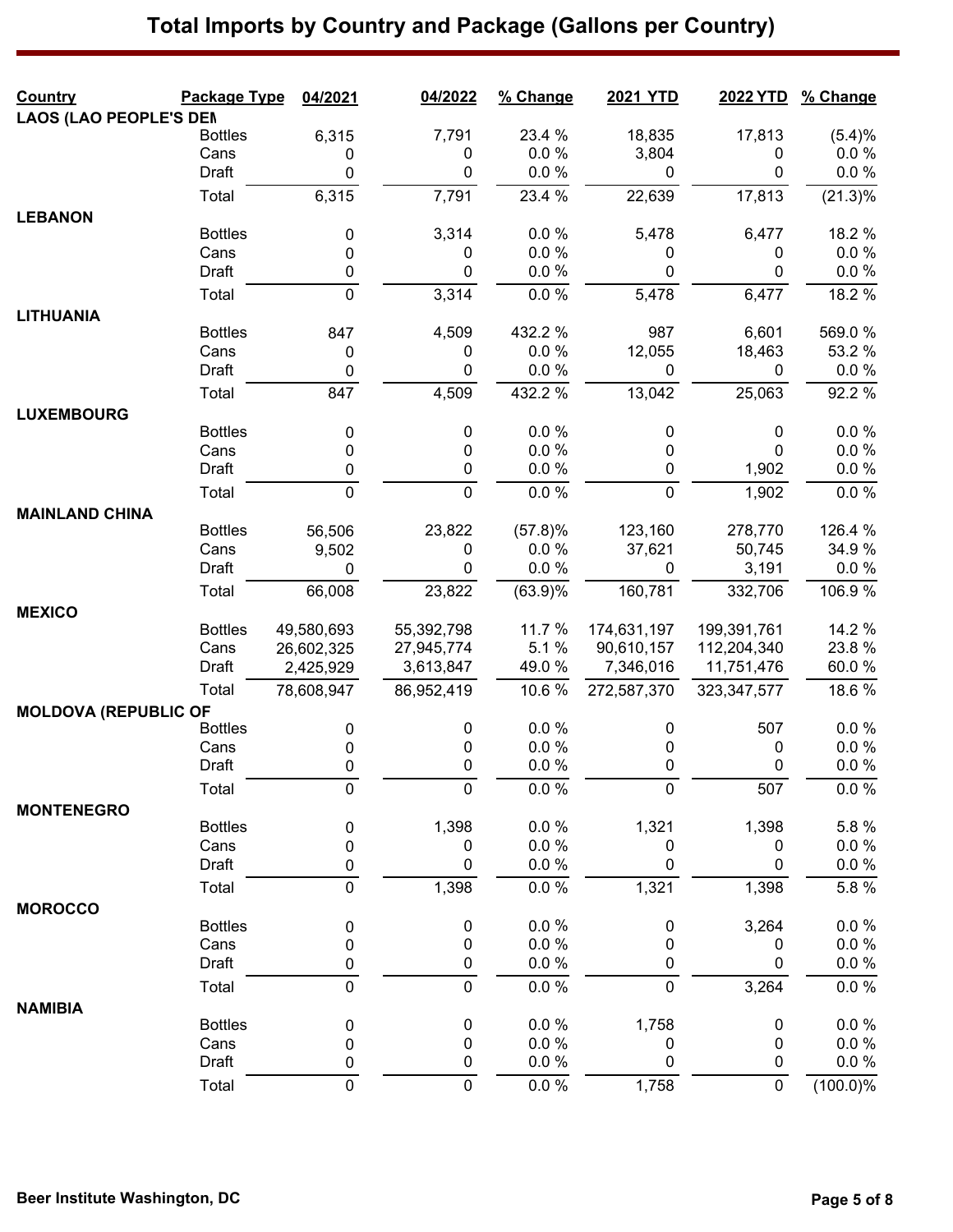| <b>NETHERLANDS</b><br>12.8 %<br><b>Bottles</b><br>10,000,530<br>19.8 %<br>27,694,991<br>31,250,829<br>8,349,003<br>Cans<br>3,019,975<br>$(26.6)\%$<br>14,070,979<br>(36.2)%<br>4,116,032<br>8,976,875<br>97.5 %<br>Draft<br>131,240<br>10.7 %<br>183,863<br>363,123<br>118,561<br>12,583,595<br>13, 151, 746<br>4.5%<br>41,949,832<br>40,590,827<br>(3.2)%<br>Total<br><b>NEW ZEALAND</b><br><b>Bottles</b><br>22,099<br>11,383<br>$(48.5)\%$<br>55,767<br>45,091<br>(19.1)%<br>Cans<br>0.0%<br>0.0 %<br>0<br>0<br>0<br>0<br>$0.0 \%$<br>Draft<br>0<br>0.0%<br>0<br>0<br>0<br>$(48.5)\%$<br>$(19.1)\%$<br>11,383<br>55,767<br>45,091<br>22,099<br>Total<br><b>NICARAGUA</b><br><b>Bottles</b><br>30,863<br>8,069<br>(17.3)%<br>30,406<br>(1.5)%<br>9,759<br>31,828<br>(26.9)%<br>Cans<br>77,760<br>$(59.1)\%$<br>251,073<br>183,442<br>0.0 %<br>$0.0 \%$<br>Draft<br>0<br>0<br>0<br>0<br>87,519<br>39,897<br>(54.4)%<br>281,935<br>213,848<br>$(24.1)\%$<br>Total<br><b>NIGERIA</b><br><b>Bottles</b><br>2,362<br>$(58.6)\%$<br>15,875<br>10,461<br>$(34.1)\%$<br>5,710<br>Cans<br>0.0%<br>0.0%<br>0<br>0<br>0<br>0<br>0.0 %<br>0.0 %<br>Draft<br>0<br>0<br>0<br>0<br>2,362<br>15,875<br>10,461<br>$(58.6)\%$<br>$(34.1)\%$<br>Total<br>5,710<br><b>NORWAY</b><br><b>Bottles</b><br>0.0 %<br>3,866<br>0<br>4,525<br>0.0%<br>0<br>0.0 %<br>380<br>0.0 %<br>Cans<br>$\mathbf 0$<br>0<br>0<br>0<br>0.0 %<br>Draft<br>4,803<br>(47.4)%<br>9,130<br>4,565<br>(15.3)%<br>3,866<br>9,130<br>6.3%<br>Total<br>4,565<br>9,708<br><b>PERU</b><br>6,805.7%<br>119.2 %<br><b>Bottles</b><br>81,217<br>97,107<br>212,818<br>1,176<br>Cans<br>0.0%<br>879<br>$0.0 \%$<br>0<br>0<br>0<br>0.0%<br>0.0 %<br>Draft<br>0<br>0<br>0<br>0<br>1,176<br>117.2 %<br>81,217<br>6,805.7%<br>97,986<br>212,818<br>Total<br><b>PHILIPPINES</b><br><b>Bottles</b><br>17,575<br>400.0%<br>12,303<br>23,433<br>90.5%<br>3,515 |
|------------------------------------------------------------------------------------------------------------------------------------------------------------------------------------------------------------------------------------------------------------------------------------------------------------------------------------------------------------------------------------------------------------------------------------------------------------------------------------------------------------------------------------------------------------------------------------------------------------------------------------------------------------------------------------------------------------------------------------------------------------------------------------------------------------------------------------------------------------------------------------------------------------------------------------------------------------------------------------------------------------------------------------------------------------------------------------------------------------------------------------------------------------------------------------------------------------------------------------------------------------------------------------------------------------------------------------------------------------------------------------------------------------------------------------------------------------------------------------------------------------------------------------------------------------------------------------------------------------------------------------------------------------------------------------------------------------------------------------------------------------------------------------------------------------------------------------------------------------------------------------------------|
|                                                                                                                                                                                                                                                                                                                                                                                                                                                                                                                                                                                                                                                                                                                                                                                                                                                                                                                                                                                                                                                                                                                                                                                                                                                                                                                                                                                                                                                                                                                                                                                                                                                                                                                                                                                                                                                                                                |
|                                                                                                                                                                                                                                                                                                                                                                                                                                                                                                                                                                                                                                                                                                                                                                                                                                                                                                                                                                                                                                                                                                                                                                                                                                                                                                                                                                                                                                                                                                                                                                                                                                                                                                                                                                                                                                                                                                |
|                                                                                                                                                                                                                                                                                                                                                                                                                                                                                                                                                                                                                                                                                                                                                                                                                                                                                                                                                                                                                                                                                                                                                                                                                                                                                                                                                                                                                                                                                                                                                                                                                                                                                                                                                                                                                                                                                                |
|                                                                                                                                                                                                                                                                                                                                                                                                                                                                                                                                                                                                                                                                                                                                                                                                                                                                                                                                                                                                                                                                                                                                                                                                                                                                                                                                                                                                                                                                                                                                                                                                                                                                                                                                                                                                                                                                                                |
|                                                                                                                                                                                                                                                                                                                                                                                                                                                                                                                                                                                                                                                                                                                                                                                                                                                                                                                                                                                                                                                                                                                                                                                                                                                                                                                                                                                                                                                                                                                                                                                                                                                                                                                                                                                                                                                                                                |
|                                                                                                                                                                                                                                                                                                                                                                                                                                                                                                                                                                                                                                                                                                                                                                                                                                                                                                                                                                                                                                                                                                                                                                                                                                                                                                                                                                                                                                                                                                                                                                                                                                                                                                                                                                                                                                                                                                |
|                                                                                                                                                                                                                                                                                                                                                                                                                                                                                                                                                                                                                                                                                                                                                                                                                                                                                                                                                                                                                                                                                                                                                                                                                                                                                                                                                                                                                                                                                                                                                                                                                                                                                                                                                                                                                                                                                                |
|                                                                                                                                                                                                                                                                                                                                                                                                                                                                                                                                                                                                                                                                                                                                                                                                                                                                                                                                                                                                                                                                                                                                                                                                                                                                                                                                                                                                                                                                                                                                                                                                                                                                                                                                                                                                                                                                                                |
|                                                                                                                                                                                                                                                                                                                                                                                                                                                                                                                                                                                                                                                                                                                                                                                                                                                                                                                                                                                                                                                                                                                                                                                                                                                                                                                                                                                                                                                                                                                                                                                                                                                                                                                                                                                                                                                                                                |
|                                                                                                                                                                                                                                                                                                                                                                                                                                                                                                                                                                                                                                                                                                                                                                                                                                                                                                                                                                                                                                                                                                                                                                                                                                                                                                                                                                                                                                                                                                                                                                                                                                                                                                                                                                                                                                                                                                |
|                                                                                                                                                                                                                                                                                                                                                                                                                                                                                                                                                                                                                                                                                                                                                                                                                                                                                                                                                                                                                                                                                                                                                                                                                                                                                                                                                                                                                                                                                                                                                                                                                                                                                                                                                                                                                                                                                                |
|                                                                                                                                                                                                                                                                                                                                                                                                                                                                                                                                                                                                                                                                                                                                                                                                                                                                                                                                                                                                                                                                                                                                                                                                                                                                                                                                                                                                                                                                                                                                                                                                                                                                                                                                                                                                                                                                                                |
|                                                                                                                                                                                                                                                                                                                                                                                                                                                                                                                                                                                                                                                                                                                                                                                                                                                                                                                                                                                                                                                                                                                                                                                                                                                                                                                                                                                                                                                                                                                                                                                                                                                                                                                                                                                                                                                                                                |
|                                                                                                                                                                                                                                                                                                                                                                                                                                                                                                                                                                                                                                                                                                                                                                                                                                                                                                                                                                                                                                                                                                                                                                                                                                                                                                                                                                                                                                                                                                                                                                                                                                                                                                                                                                                                                                                                                                |
|                                                                                                                                                                                                                                                                                                                                                                                                                                                                                                                                                                                                                                                                                                                                                                                                                                                                                                                                                                                                                                                                                                                                                                                                                                                                                                                                                                                                                                                                                                                                                                                                                                                                                                                                                                                                                                                                                                |
|                                                                                                                                                                                                                                                                                                                                                                                                                                                                                                                                                                                                                                                                                                                                                                                                                                                                                                                                                                                                                                                                                                                                                                                                                                                                                                                                                                                                                                                                                                                                                                                                                                                                                                                                                                                                                                                                                                |
|                                                                                                                                                                                                                                                                                                                                                                                                                                                                                                                                                                                                                                                                                                                                                                                                                                                                                                                                                                                                                                                                                                                                                                                                                                                                                                                                                                                                                                                                                                                                                                                                                                                                                                                                                                                                                                                                                                |
|                                                                                                                                                                                                                                                                                                                                                                                                                                                                                                                                                                                                                                                                                                                                                                                                                                                                                                                                                                                                                                                                                                                                                                                                                                                                                                                                                                                                                                                                                                                                                                                                                                                                                                                                                                                                                                                                                                |
|                                                                                                                                                                                                                                                                                                                                                                                                                                                                                                                                                                                                                                                                                                                                                                                                                                                                                                                                                                                                                                                                                                                                                                                                                                                                                                                                                                                                                                                                                                                                                                                                                                                                                                                                                                                                                                                                                                |
|                                                                                                                                                                                                                                                                                                                                                                                                                                                                                                                                                                                                                                                                                                                                                                                                                                                                                                                                                                                                                                                                                                                                                                                                                                                                                                                                                                                                                                                                                                                                                                                                                                                                                                                                                                                                                                                                                                |
|                                                                                                                                                                                                                                                                                                                                                                                                                                                                                                                                                                                                                                                                                                                                                                                                                                                                                                                                                                                                                                                                                                                                                                                                                                                                                                                                                                                                                                                                                                                                                                                                                                                                                                                                                                                                                                                                                                |
|                                                                                                                                                                                                                                                                                                                                                                                                                                                                                                                                                                                                                                                                                                                                                                                                                                                                                                                                                                                                                                                                                                                                                                                                                                                                                                                                                                                                                                                                                                                                                                                                                                                                                                                                                                                                                                                                                                |
|                                                                                                                                                                                                                                                                                                                                                                                                                                                                                                                                                                                                                                                                                                                                                                                                                                                                                                                                                                                                                                                                                                                                                                                                                                                                                                                                                                                                                                                                                                                                                                                                                                                                                                                                                                                                                                                                                                |
|                                                                                                                                                                                                                                                                                                                                                                                                                                                                                                                                                                                                                                                                                                                                                                                                                                                                                                                                                                                                                                                                                                                                                                                                                                                                                                                                                                                                                                                                                                                                                                                                                                                                                                                                                                                                                                                                                                |
|                                                                                                                                                                                                                                                                                                                                                                                                                                                                                                                                                                                                                                                                                                                                                                                                                                                                                                                                                                                                                                                                                                                                                                                                                                                                                                                                                                                                                                                                                                                                                                                                                                                                                                                                                                                                                                                                                                |
|                                                                                                                                                                                                                                                                                                                                                                                                                                                                                                                                                                                                                                                                                                                                                                                                                                                                                                                                                                                                                                                                                                                                                                                                                                                                                                                                                                                                                                                                                                                                                                                                                                                                                                                                                                                                                                                                                                |
|                                                                                                                                                                                                                                                                                                                                                                                                                                                                                                                                                                                                                                                                                                                                                                                                                                                                                                                                                                                                                                                                                                                                                                                                                                                                                                                                                                                                                                                                                                                                                                                                                                                                                                                                                                                                                                                                                                |
|                                                                                                                                                                                                                                                                                                                                                                                                                                                                                                                                                                                                                                                                                                                                                                                                                                                                                                                                                                                                                                                                                                                                                                                                                                                                                                                                                                                                                                                                                                                                                                                                                                                                                                                                                                                                                                                                                                |
|                                                                                                                                                                                                                                                                                                                                                                                                                                                                                                                                                                                                                                                                                                                                                                                                                                                                                                                                                                                                                                                                                                                                                                                                                                                                                                                                                                                                                                                                                                                                                                                                                                                                                                                                                                                                                                                                                                |
| 0.0 %<br>0.0 %<br>Cans<br>0<br>0<br>0<br>0                                                                                                                                                                                                                                                                                                                                                                                                                                                                                                                                                                                                                                                                                                                                                                                                                                                                                                                                                                                                                                                                                                                                                                                                                                                                                                                                                                                                                                                                                                                                                                                                                                                                                                                                                                                                                                                     |
| 0.0 %<br>Draft<br>0.0 %<br>0<br>0<br>0<br>0                                                                                                                                                                                                                                                                                                                                                                                                                                                                                                                                                                                                                                                                                                                                                                                                                                                                                                                                                                                                                                                                                                                                                                                                                                                                                                                                                                                                                                                                                                                                                                                                                                                                                                                                                                                                                                                    |
| 17,575<br>3,515<br>400.0%<br>12,303<br>23,433<br>90.5%<br>Total                                                                                                                                                                                                                                                                                                                                                                                                                                                                                                                                                                                                                                                                                                                                                                                                                                                                                                                                                                                                                                                                                                                                                                                                                                                                                                                                                                                                                                                                                                                                                                                                                                                                                                                                                                                                                                |
| <b>POLAND</b>                                                                                                                                                                                                                                                                                                                                                                                                                                                                                                                                                                                                                                                                                                                                                                                                                                                                                                                                                                                                                                                                                                                                                                                                                                                                                                                                                                                                                                                                                                                                                                                                                                                                                                                                                                                                                                                                                  |
| <b>Bottles</b><br>213,788<br>80,130<br>$(62.5)\%$<br>398,965<br>262,454<br>$(34.2)\%$                                                                                                                                                                                                                                                                                                                                                                                                                                                                                                                                                                                                                                                                                                                                                                                                                                                                                                                                                                                                                                                                                                                                                                                                                                                                                                                                                                                                                                                                                                                                                                                                                                                                                                                                                                                                          |
| Cans<br>70,762<br>$(92.4)\%$<br>2,313,894<br>191,520<br>(91.7)%<br>931,914                                                                                                                                                                                                                                                                                                                                                                                                                                                                                                                                                                                                                                                                                                                                                                                                                                                                                                                                                                                                                                                                                                                                                                                                                                                                                                                                                                                                                                                                                                                                                                                                                                                                                                                                                                                                                     |
| 0.0 %<br>$0.0\ \%$<br>Draft<br>0<br>0<br>0<br>0                                                                                                                                                                                                                                                                                                                                                                                                                                                                                                                                                                                                                                                                                                                                                                                                                                                                                                                                                                                                                                                                                                                                                                                                                                                                                                                                                                                                                                                                                                                                                                                                                                                                                                                                                                                                                                                |
| $(83.3)\%$<br>Total<br>1,145,702<br>150,892<br>$(86.8)$ %<br>453,974<br>2,712,859                                                                                                                                                                                                                                                                                                                                                                                                                                                                                                                                                                                                                                                                                                                                                                                                                                                                                                                                                                                                                                                                                                                                                                                                                                                                                                                                                                                                                                                                                                                                                                                                                                                                                                                                                                                                              |
| <b>PORTUGAL</b>                                                                                                                                                                                                                                                                                                                                                                                                                                                                                                                                                                                                                                                                                                                                                                                                                                                                                                                                                                                                                                                                                                                                                                                                                                                                                                                                                                                                                                                                                                                                                                                                                                                                                                                                                                                                                                                                                |
| <b>Bottles</b><br>12,114<br>206.3%<br>17,138<br>37,380<br>118.1 %<br>3,954                                                                                                                                                                                                                                                                                                                                                                                                                                                                                                                                                                                                                                                                                                                                                                                                                                                                                                                                                                                                                                                                                                                                                                                                                                                                                                                                                                                                                                                                                                                                                                                                                                                                                                                                                                                                                     |
| 16,863<br>Cans<br>0.0 %<br>80,793<br>379.1 %<br>2,232<br>0                                                                                                                                                                                                                                                                                                                                                                                                                                                                                                                                                                                                                                                                                                                                                                                                                                                                                                                                                                                                                                                                                                                                                                                                                                                                                                                                                                                                                                                                                                                                                                                                                                                                                                                                                                                                                                     |
| Draft<br>6,277<br>214.3%<br>314.3%<br>1,997<br>1,997<br>8,274                                                                                                                                                                                                                                                                                                                                                                                                                                                                                                                                                                                                                                                                                                                                                                                                                                                                                                                                                                                                                                                                                                                                                                                                                                                                                                                                                                                                                                                                                                                                                                                                                                                                                                                                                                                                                                  |
| 251.3%<br>8,183<br>18,390<br>124.7 %<br>35,998<br>126,447<br>Total                                                                                                                                                                                                                                                                                                                                                                                                                                                                                                                                                                                                                                                                                                                                                                                                                                                                                                                                                                                                                                                                                                                                                                                                                                                                                                                                                                                                                                                                                                                                                                                                                                                                                                                                                                                                                             |
| <b>ROMANIA</b><br><b>Bottles</b><br>0.0%<br>6,208<br>5,178<br>$(16.6)\%$<br>0<br>3,698                                                                                                                                                                                                                                                                                                                                                                                                                                                                                                                                                                                                                                                                                                                                                                                                                                                                                                                                                                                                                                                                                                                                                                                                                                                                                                                                                                                                                                                                                                                                                                                                                                                                                                                                                                                                         |
| 0.0 %<br>Cans<br>0<br>$0.0 \%$<br>0<br>0<br>0                                                                                                                                                                                                                                                                                                                                                                                                                                                                                                                                                                                                                                                                                                                                                                                                                                                                                                                                                                                                                                                                                                                                                                                                                                                                                                                                                                                                                                                                                                                                                                                                                                                                                                                                                                                                                                                  |
| 0<br>0.0 %<br>0<br>$0.0 \%$<br>Draft<br>0<br>0                                                                                                                                                                                                                                                                                                                                                                                                                                                                                                                                                                                                                                                                                                                                                                                                                                                                                                                                                                                                                                                                                                                                                                                                                                                                                                                                                                                                                                                                                                                                                                                                                                                                                                                                                                                                                                                 |
| $\pmb{0}$<br>(100.0)%<br>$(16.6)\%$<br>Total<br>3,698<br>6,208<br>5,178                                                                                                                                                                                                                                                                                                                                                                                                                                                                                                                                                                                                                                                                                                                                                                                                                                                                                                                                                                                                                                                                                                                                                                                                                                                                                                                                                                                                                                                                                                                                                                                                                                                                                                                                                                                                                        |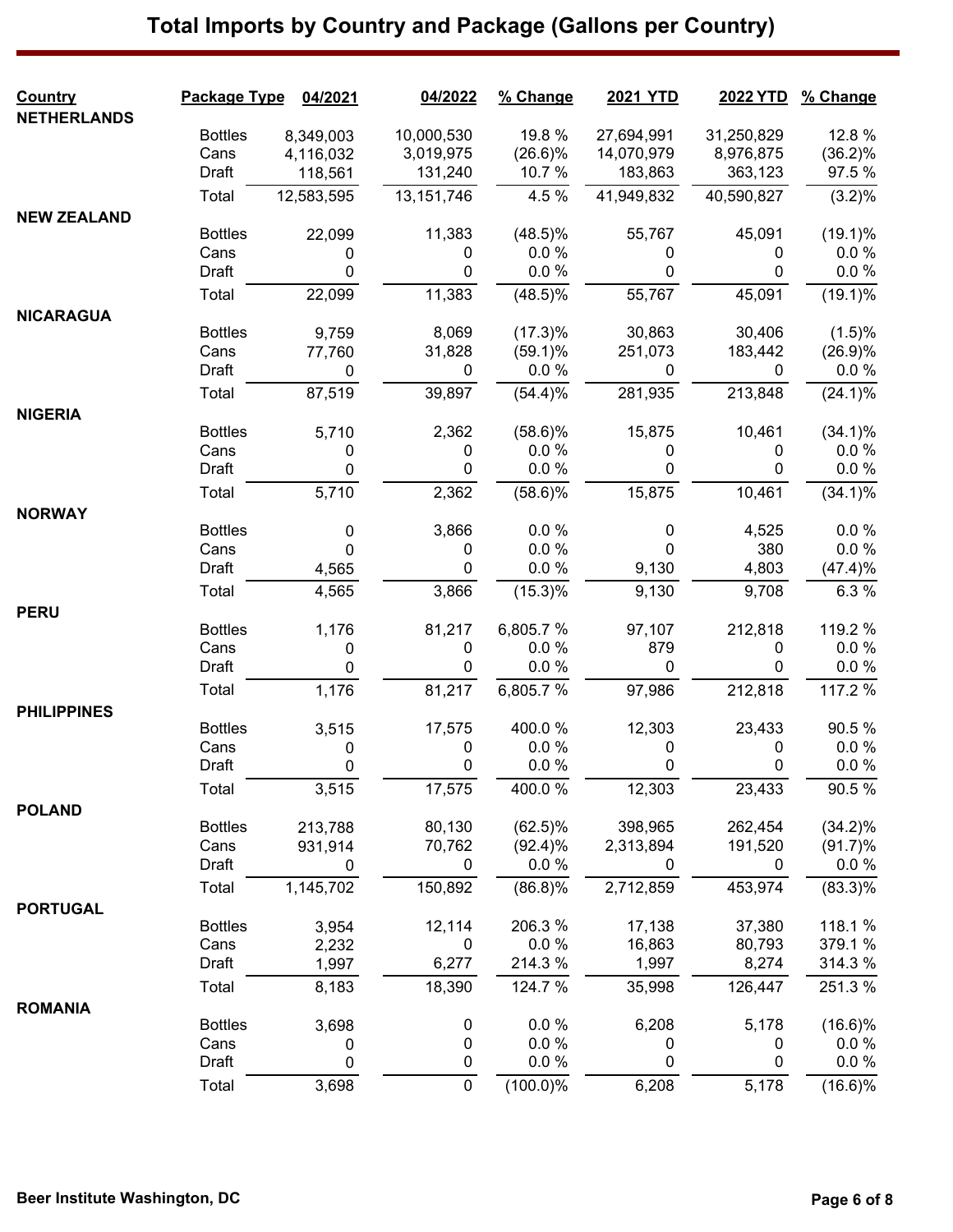| <b>Country</b>               | Package Type   | 04/2021     | 04/2022      | % Change    | 2021 YTD    | <b>2022 YTD</b> | % Change              |
|------------------------------|----------------|-------------|--------------|-------------|-------------|-----------------|-----------------------|
| <b>RUSSIA</b>                | <b>Bottles</b> | 4,001       | 14,569       | 264.2%      | 27,819      | 27,089          | (2.6)%                |
|                              | Cans           | 7,033       | 0            | 0.0%        | 24,156      | 9,646           | (60.1)%               |
|                              | Draft          | $\mathbf 0$ | 0            | 0.0 %       | 0           | $\mathbf 0$     | $0.0 \%$              |
|                              | Total          | 11,033      | 14,569       | 32.0%       | 51,975      | 36,735          | $(29.3)\%$            |
| <b>SERBIA</b>                |                |             |              |             |             |                 |                       |
|                              | <b>Bottles</b> | 0           | 0            | 0.0%        | 5,861       | 4,159           | $(29.0)\%$            |
|                              | Cans           | 0           | 0            | $0.0 \%$    | 317         | 0               | $0.0 \%$              |
|                              | Draft          | 0           | 0            | 0.0 %       | $\mathbf 0$ | 0               | $0.0 \%$              |
|                              | Total          | $\pmb{0}$   | $\pmb{0}$    | 0.0 %       | 6,178       | 4,159           | (32.7)%               |
| <b>SINGAPORE</b>             |                |             |              |             |             |                 |                       |
|                              | <b>Bottles</b> | 0           | 0            | 0.0 %       | 567         | 1,134           | 100.0%                |
|                              | Cans           | $\pmb{0}$   | 0            | 0.0 %       | 0           | 0               | $0.0 \%$              |
|                              | Draft          | $\pmb{0}$   | $\pmb{0}$    | 0.0 %       | 0           | 355             | 0.0 %                 |
|                              | Total          | $\mathbf 0$ | $\mathbf 0$  | 0.0 %       | 567         | 1,489           | 162.6%                |
| <b>SOUTH AFRICA</b>          |                |             |              |             |             |                 |                       |
|                              | <b>Bottles</b> | 0           | 0            | 0.0%        | 1,119       | 1,087           | (2.9)%                |
|                              | Cans           | 0           | 0            | 0.0%        | 0           | 0               | $0.0 \%$              |
|                              | Draft          | 0           | 0            | 0.0 %       | 0           | 0               | $0.0 \%$              |
|                              | Total          | $\mathbf 0$ | 0            | 0.0 %       | 1,119       | 1,087           | (2.9)%                |
| <b>SOUTH KOREA (REPUBLIC</b> |                |             |              |             |             |                 |                       |
|                              | <b>Bottles</b> | 12,131      | 68,577       | 465.3%      | 70,943      | 192,904         | 171.9 %               |
|                              | Cans           | 26,634      | 124,024      | 365.7 %     | 168,002     | 266,586         | 58.7 %                |
|                              | Draft          | 0           | 0            | 0.0%        | 2,663       | 634             | $(76.2)\%$            |
|                              | Total          | 38,766      | 192,601      | 396.8%      | 241,608     | 460,124         | 90.4 %                |
| <b>SPAIN</b>                 | <b>Bottles</b> |             | 61,346       | 21.9%       | 226,003     | 264,020         | 16.8%                 |
|                              | Cans           | 50,345      | 2,486        | 190.4 %     | 18,428      | 15,649          |                       |
|                              | Draft          | 856         | 9,605        | 26.5 %      | 19,956      | 40,323          | $(15.1)\%$<br>102.1 % |
|                              |                | 7,592       |              |             |             |                 |                       |
|                              | Total          | 58,793      | 73,437       | 24.9%       | 264,387     | 319,992         | 21.0%                 |
| <b>SRI LANKA</b>             | <b>Bottles</b> | 1,246       | 0            | 0.0%        | 1,246       | 0               | 0.0 %                 |
|                              | Cans           | 523         | 0            | 0.0%        | 523         | 0               | $0.0 \%$              |
|                              | Draft          | $\Omega$    | $\mathbf{0}$ | $0.0 \%$    | 0           | 0               | 0.0 %                 |
|                              | Total          | 1,769       | $\pmb{0}$    | $(100.0)\%$ | 1,769       | $\pmb{0}$       | $(100.0)\%$           |
| <b>SWEDEN</b>                |                |             |              |             |             |                 |                       |
|                              | <b>Bottles</b> | 0           | 0            | 0.0 %       | 2,282       | 910             | (60.1)%               |
|                              | Cans           | 0           | 0            | 0.0 %       | 0           | 0               | $0.0 \%$              |
|                              | Draft          | 0           | 0            | 0.0 %       | $\pmb{0}$   | 317             | $0.0 \%$              |
|                              | Total          | $\mathbf 0$ | $\mathbf 0$  | 0.0 %       | 2,282       | 1,227           | (46.2)%               |
| <b>SWITZERLAND</b>           |                |             |              |             |             |                 |                       |
|                              | <b>Bottles</b> | 221         | 0            | 0.0%        | 221         | 2,561           | 1,061.2 %             |
|                              | Cans           | 0           | 0            | 0.0%        | 0           | 0               | $0.0 \%$              |
|                              | Draft          | 0           | 0            | 0.0 %       | 0           | 0               | 0.0 %                 |
|                              | Total          | 221         | 0            | (100.0)%    | 221         | 2,561           | 1,061.2%              |
| <b>TAIWAN</b>                |                |             |              |             |             |                 |                       |
|                              | <b>Bottles</b> | 4,945       | 5,440        | 10.0%       | 8,812       | 19,640          | 122.9 %               |
|                              | Cans           | 46,029      | 20,922       | $(54.6)\%$  | 99,288      | 48,268          | (51.4)%               |
|                              | Draft          | 0           | 0            | 0.0 %       | 0           | 0               | $0.0 \%$              |
|                              | Total          | 50,975      | 26,362       | (48.3)%     | 108,100     | 67,908          | (37.2)%               |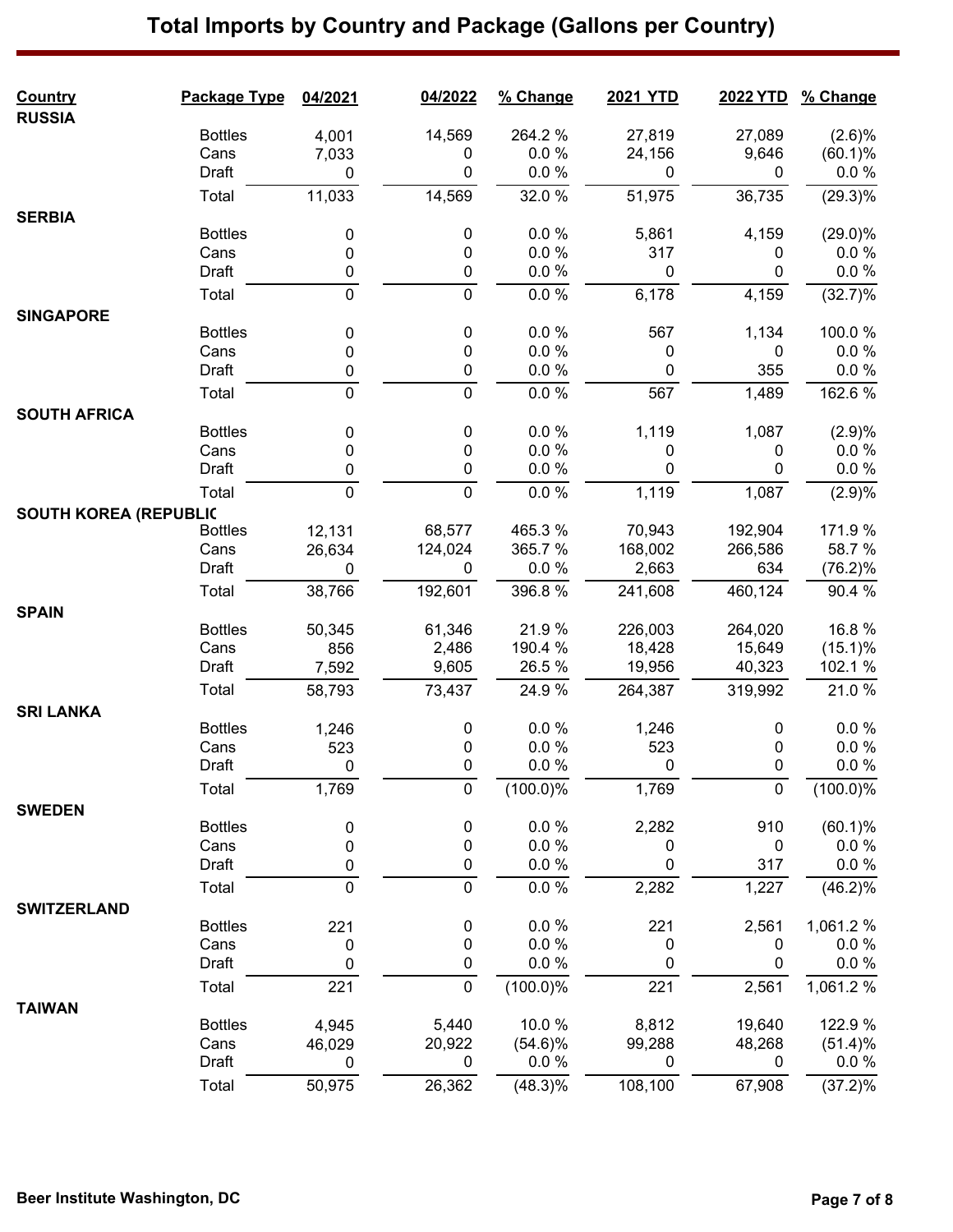| <b>Country</b>        | Package Type         | 04/2021        | 04/2022        | % Change             | <b>2021 YTD</b>   | 2022 YTD       | % Change           |
|-----------------------|----------------------|----------------|----------------|----------------------|-------------------|----------------|--------------------|
| <b>THAILAND</b>       | <b>Bottles</b>       | 33,735         | 56,084         | 66.3%                | 101,641           | 207,398        | 104.1 %            |
|                       | Cans                 | 0              | 6,904          | $0.0 \%$             | 0                 | 8,666          | 0.0 %              |
|                       | Draft                | 0              | $\mathbf 0$    | 0.0 %                | 0                 | 0              | 0.0 %              |
|                       | Total                | 33,735         | 62,989         | 86.7%                | 101,641           | 216,064        | 112.6 %            |
| <b>TOGO</b>           |                      |                |                |                      |                   |                |                    |
|                       | <b>Bottles</b>       | 0              | 0              | 0.0%                 | 942               | 0              | 0.0%               |
|                       | Cans                 | 0              | 0              | $0.0 \%$             | 0                 | 0              | 0.0%               |
|                       | Draft                | 0              | $\pmb{0}$      | 0.0 %                | 0                 | 0              | 0.0 %              |
|                       | Total                | $\pmb{0}$      | $\pmb{0}$      | 0.0 %                | 942               | $\pmb{0}$      | $(100.0)\%$        |
|                       |                      |                |                |                      |                   |                |                    |
| <b>TURKEY</b>         | <b>Bottles</b>       | 0              | $\pmb{0}$      | 0.0 %                | 0                 | 0              | 0.0%               |
|                       | Cans                 | 8,009          | 0              | 0.0%                 | 11,172            | 0              | 0.0%               |
|                       | Draft                | 0              | 0              | $0.0 \%$             | 0                 | 0              | 0.0 %              |
|                       |                      |                | $\mathbf 0$    |                      |                   | $\mathbf 0$    |                    |
|                       | Total                | 8,009          |                | $(100.0)\%$          | 11,172            |                | $(100.0)\%$        |
| <b>UKRAINE</b>        | <b>Bottles</b>       | 11,912         | 0              | 0.0%                 | 30,040            | 10,468         | (65.2)%            |
|                       | Cans                 | 0              | 0              | 0.0%                 | 5,326             | 0              | 0.0%               |
|                       | Draft                | 0              | 0              | 0.0 %                | 0                 | 0              | 0.0 %              |
|                       |                      |                |                |                      |                   |                |                    |
|                       | Total                | 11,912         | $\mathbf 0$    | (100.0)%             | 35,365            | 10,468         | (70.4)%            |
| <b>UNITED KINGDOM</b> |                      |                |                |                      |                   |                |                    |
|                       | <b>Bottles</b>       | 105,400        | 145,943        | 38.5 %               | 374,429           | 387,998        | 3.6%               |
|                       | Cans<br>Draft        | 95,473         | 76,374         | $(20.0)\%$<br>11.0 % | 380,152<br>33,154 | 294,845        | (22.4)%<br>127.2 % |
|                       |                      | 15,990         | 17,752         |                      |                   | 75,336         |                    |
|                       | Total                | 216,863        | 240,069        | 10.7%                | 787,734           | 758,179        | (3.8)%             |
| <b>URUGUAY</b>        |                      |                |                |                      |                   |                |                    |
|                       | <b>Bottles</b>       | 0              | 0              | 0.0 %                | 3,043             | 0              | 0.0%               |
|                       | Cans                 | 0              | 0              | $0.0 \%$             | 0                 | 0              | 0.0%               |
|                       | Draft                | 0              | 380            | 0.0 %                | 0                 | 380            | 0.0 %              |
|                       | Total                | $\mathbf 0$    | 380            | 0.0%                 | 3,043             | 380            | $(87.5)\%$         |
| <b>VIETNAM</b>        |                      |                |                |                      |                   |                |                    |
|                       | <b>Bottles</b>       | 0              | 0              | $0.0 \%$             | 3,376             | 12,173         | 260.6%             |
|                       | Cans                 | 257,366        | 297,016        | 15.4 %               | 662,340           | 571,217        | $(13.8)\%$         |
|                       | Draft                | $\overline{0}$ | $\overline{0}$ | $0.0 \%$             | $\Omega$          | $\overline{0}$ | 0.0 %              |
|                       | Total                | 257,366        | 297,016        | 15.4 %               | 665,716           | 583,390        | (12.4)%            |
| <b>Total</b>          |                      | 106,196,793    | 110,124,576    | 3.70 %               | 374,908,078       | 405,023,705    | 8.03 %             |
|                       | <b>Total Bottles</b> | 64,851,055     | 70,200,923     | 8.25 %               | 235,549,602       | 249,978,235    | 6.13 %             |
|                       | <b>Total Cans</b>    | 36,035,603     | 34,370,654     | $(4.62)\%$           | 125,055,888       | 135,098,116    | 8.03 %             |
|                       | <b>Total Draft</b>   | 5,310,135      | 5,552,998      | 4.57 %               | 14,302,588        | 19,947,353     | 39.47 %            |

**For More Information Beer Institute 440 First St. NW, Suite 350 Washington, DC 20001 (202) 737-2337**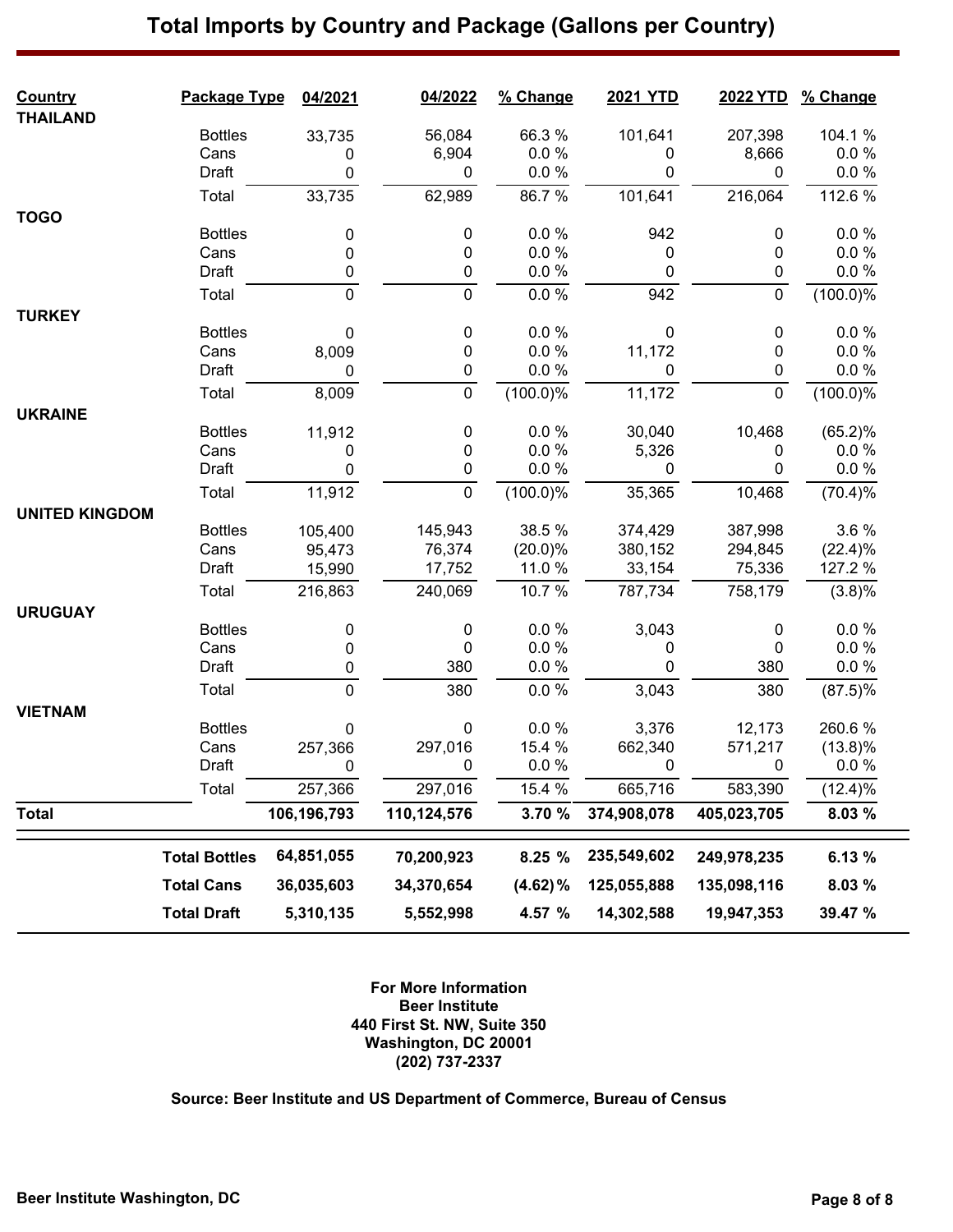

### **Total Cider Imports by Country (Gallons per Country)**

| <b>Country</b>               | 04/2021  | 04/2022 | % Change   | <b>2021 YTD</b>  | <b>2022 YTD</b> | % Change   |
|------------------------------|----------|---------|------------|------------------|-----------------|------------|
| <b>FRANCE</b>                | 149,067  | 284,122 | 90.6%      | 166,583          | 508,763         | 205.4 %    |
| <b>IRELAND</b>               | 37,839   | 33,694  | (11.0)%    | 88,114           | 182,051         | 106.6 %    |
| UNITED KINGDOM               | 12,425   | 10,421  | $(16.1)\%$ | 29,391           | 26,074          | (11.3)%    |
| <b>SWEDEN</b>                | 16,276   | 1,875   | $(88.5)\%$ | 69,465           | 13,338          | $(80.8)\%$ |
| <b>AUSTRIA</b>               | 0        | 888     | 0.0%       | 0                | 888             | 0.0%       |
| <b>PORTUGAL</b>              | 0        | 247     | 0.0%       | $\boldsymbol{0}$ | 247             | 0.0%       |
| <b>CANADA</b>                | 0        | 131     | 0.0%       | 1,060            | 715             | $(32.5)\%$ |
| <b>AUSTRALIA</b>             | 0        | 0       | 0.0%       | $\mathbf 0$      | 86              | 0.0%       |
| <b>BELGIUM</b>               | 0        | 0       | 0.0%       | 42,796           | 0               | 0.0%       |
| <b>CHILE</b>                 | 0        | 0       | 0.0%       | 71               | $\mathbf 0$     | 0.0%       |
| <b>DENMARK</b>               | 0        | 0       | 0.0%       | 0                | 2,214           | 0.0%       |
| <b>GERMANY (FEDERAL REPI</b> | 0        | 0       | 0.0%       | 291              | 2,428           | 735.5 %    |
| <b>ITALY</b>                 | 0        | 0       | 0.0%       | 0                | 262             | 0.0%       |
| LITHUANIA                    | $\Omega$ | 0       | $0.0\%$    | 6,223            | 0               | 0.0%       |
| <b>SPAIN</b>                 | 1,569    | 0       | $0.0 \%$   | 4,550            | 357             | (92.2)%    |
| <b>Total</b>                 | 217,176  | 331,377 | 52.6 %     | 408,543          | 737,422         | 80.5%      |
| <b>Barrel Total</b>          | 7,006    | 10,690  |            | 13,179           | 23,788          |            |

**For More Information Beer Institute 440 First St. NW, Suite 350 Washington, DC 20001 (202) 737-2337**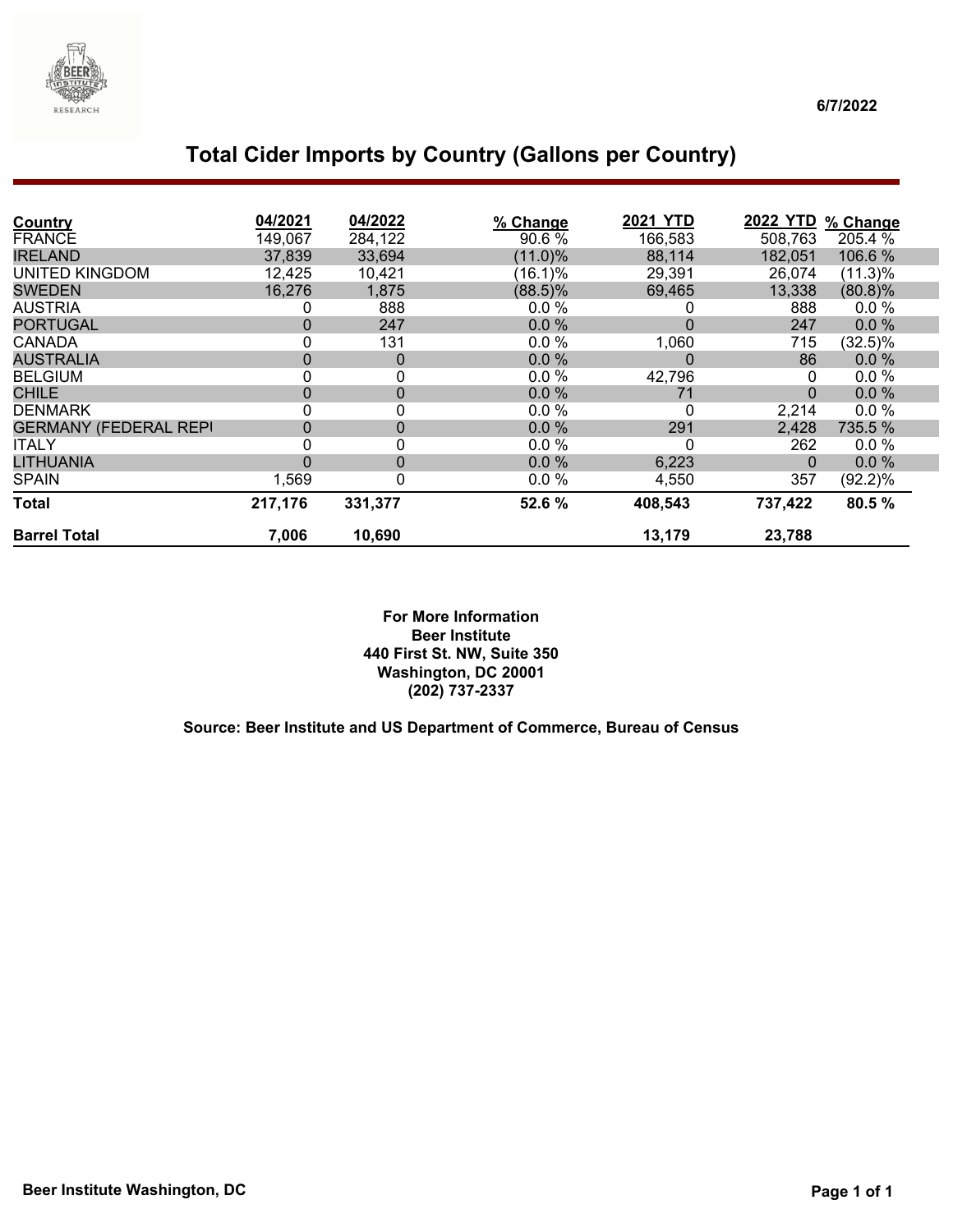

### **Total Cider Exports by Country (Gallons per Country)**

| <b>Country</b>              | 04/2021 | 04/2022        | % Change | 2021 YTD    |              | 2022 YTD % Change |  |
|-----------------------------|---------|----------------|----------|-------------|--------------|-------------------|--|
| <b>CANADA</b>               | 27,328  | 31,714         | 16.1 %   | 76,797      | 53,341       | $(30.5)\%$        |  |
| <b>CAYMAN ISLANDS</b>       | 0       | 4,219          | $0.0 \%$ | 0           | 7,808        | 0.0%              |  |
| <b>FRANCE</b>               | 0       | 3,963          | 0.0%     | 0           | 14,342       | 0.0%              |  |
| <b>AUSTRALIA</b>            | 1,209   | $\pmb{0}$      | 0.0%     | 1,209       | 1,760        | 45.6%             |  |
| <b>BAHAMAS</b>              | 3,481   | 0              | 0.0%     | 4,257       | 6,131        | 44.0%             |  |
| <b>BERMUDA</b>              | 355     | $\pmb{0}$      | 0.0%     | 355         | $\mathbf 0$  | 0.0%              |  |
| <b>CHILE</b>                | 0       | $\mathbf 0$    | 0.0%     | $\Omega$    | 489          | 0.0%              |  |
| <b>COLOMBIA</b>             | 0       | $\mathbf 0$    | 0.0%     | 1,651       | $\Omega$     | 0.0%              |  |
| <b>FINLAND</b>              | 2,820   | 0              | 0.0%     | 2,820       | 0            | 0.0%              |  |
| <b>GUYANA</b>               | 0       | $\mathbf 0$    | 0.0%     | 0           | 597          | 0.0%              |  |
| <b>HONDURAS</b>             | 0       | 0              | 0.0%     | 0           | 411          | 0.0%              |  |
| <b>HONG KONG</b>            | 1,132   | $\mathbf 0$    | 0.0%     | 2,333       | 528          | (77.4)%           |  |
| <b>ITALY</b>                | 3,510   | 0              | 0.0%     | 3,510       | 0            | 0.0 %             |  |
| <b>JAPAN</b>                | 345     | $\pmb{0}$      | 0.0%     | 345         | $\Omega$     | 0.0%              |  |
| <b>MAINLAND CHINA</b>       | 0       | 0              | 0.0%     | 3,050       | 422          | (86.2)%           |  |
| <b>MEXICO</b>               | 0       | $\pmb{0}$      | 0.0%     | 4,740       | $\Omega$     | 0.0%              |  |
| <b>NIGERIA</b>              | 0       | 0              | 0.0%     | $\mathbf 0$ | 293          | $0.0 \%$          |  |
| <b>PANAMA</b>               | 988     | $\pmb{0}$      | 0.0%     | 1,438       | $\mathbf{0}$ | 0.0%              |  |
| <b>PHILIPPINES</b>          | 0       | 0              | 0.0%     | $\Omega$    | 100          | 0.0%              |  |
| <b>SOUTH KOREA (REPUBLI</b> | 0       | $\mathbf 0$    | 0.0%     | 6,868       | 486          | (92.9)%           |  |
| <b>TAIWAN</b>               | 0       | $\mathbf 0$    | 0.0%     | 2,693       | 0            | 0.0%              |  |
| <b>UNITED ARAB EMIRATES</b> | 0       | $\pmb{0}$      | 0.0%     | $\Omega$    | 870          | 0.0%              |  |
| <b>UNITED KINGDOM</b>       | 12,917  | 0              | 0.0%     | 25,316      | 6,200        | $(75.5)\%$        |  |
| <b>VENEZUELA</b>            | 309     | $\overline{0}$ | 0.0%     | 645         | 281          | $(56.5)\%$        |  |
| <b>Total</b>                | 54,395  | 39,896         | (26.7)%  | 138,028     | 94,060       | (31.9) %          |  |
| <b>Barrel Total</b>         | 1,755   | 1,287          |          | 4,453       | 3,034        |                   |  |

**For More Information Beer Institute 440 First St. NW, Suite 350 Washington, DC 20001 (202) 737-2337**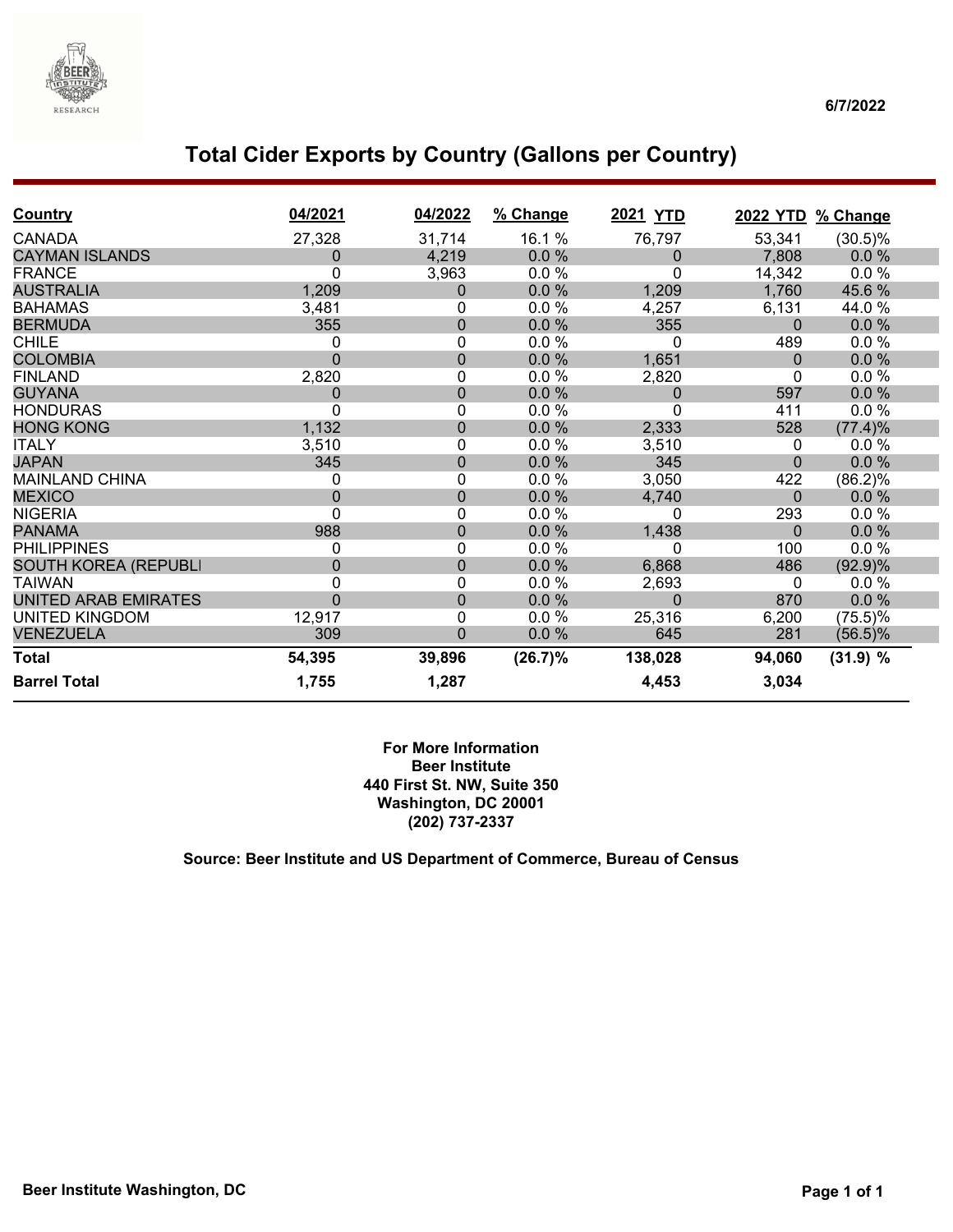

# **Total Perry, Mead, NESOI\* Imports by Country (Gallons per Country)**

| <b>Country</b>               | 04/2021        | 04/2022        | % Change    | 2021 YTD       | 2022 YTD     | % Change   |               |
|------------------------------|----------------|----------------|-------------|----------------|--------------|------------|---------------|
| <b>ARGENTINA</b>             | 5,682          | 0              | 0.00%       | 88,705         | 0            | 0.00%      |               |
| <b>ARMENIA</b>               | 0              | 704            | 0.00%       | $\overline{0}$ | 704          | 0.00%      |               |
| <b>AUSTRALIA</b>             | 11,805         | 8,516          | $-27.86%$   | 58,738         | 43,323       | $-26.24%$  |               |
| <b>AUSTRIA</b>               | 10,956         | $\overline{0}$ | 0.00%       | 28,287         | $\Omega$     | 0.00%      |               |
| <b>BELGIUM</b>               | 4,159          | 11,909         | 186.36%     | 169,720        | 18,958       | -88.83 %   |               |
| <b>CANADA</b>                | 2,131,540      | 1,182,057      | $-44.54%$   | 8,055,762      | 4,204,848    | -47.80 %   |               |
| <b>CHILE</b>                 | 0              | 951            | 0.00%       | 761            | 951          | 25.00      | $\frac{0}{0}$ |
| <b>CROATIA</b>               | 0              | 0              | 0.00%       | $\mathbf 0$    | 150          | 0.00%      |               |
| <b>DENMARK</b>               | 1,997          | 0              | 0.00%       | 24,711         | 7,540        | $-69.49%$  |               |
| <b>DOMINICAN REPUBLIC</b>    | 2,722          | 2,722          | $-0.01%$    | 8,177          | 2,722        | $-66.72%$  |               |
| <b>FRANCE</b>                | 50,732         | 7,021          | $-86.16%$   | 101,885        | 29,256       | $-71.29%$  |               |
| <b>GERMANY (FEDERAL REPI</b> | 102,878        | 36,579         | $-64.44%$   | 750,605        | 375,381      | -49.99 %   |               |
| <b>GHANA</b>                 | 0              | 0              | 0.00%       | 1,886          | 1,527        | $-19.03$   | $\%$          |
| <b>GREECE</b>                | $\overline{0}$ | 0              | 0.00%       | $\Omega$       | 301          | 0.00%      |               |
| <b>GUATEMALA</b>             | 10,729         | 0              | 0.00%       | 32,186         | 0            | 0.00%      |               |
| <b>IRELAND</b>               | 205,867        | 148,945        | $-27.65%$   | 370,119        | 701,298      | 89.48 %    |               |
| <b>ITALY</b>                 | 328,841        | 139,921        | $-57.45%$   | 831,020        | 426,802      | $-48.64%$  |               |
| <b>JAMAICA</b>               | 151            | $\mathbf 0$    | 0.00%       | 1,957          | 340          | $-82.63%$  |               |
| <b>JAPAN</b>                 | 7,030          | 7,799          | 10.93%      | 43,755         | 59,124       | 35.12 %    |               |
| <b>MAINLAND CHINA</b>        | 0              | $\mathbf 0$    | 0.00%       | $\mathbf{0}$   | 2,536        | 0.00%      |               |
| <b>MEXICO</b>                | 1,967,342      | 1,888,691      | $-4.00%$    | 10,929,905     | 5,686,279    | -47.98 %   |               |
| MOLDOVA (REPUBLIC OF I       | 3,495          | 0              | $-100.00\%$ | 3,495          | 13,235       | 278.69 %   |               |
| <b>NETHERLANDS</b>           | 650,066        | 61,251         | $-90.58%$   | 2,326,729      | 371,485      | $-84.03%$  |               |
| <b>NEW ZEALAND</b>           | 133            | 0              | 0.00%       | 133            | $\Omega$     | 0.00%      |               |
| <b>NIGERIA</b>               | 3,861          | 0              | 0.00%       | 5,736          | 1,875        | $-67.31$   | $\frac{0}{0}$ |
| <b>PHILIPPINES</b>           | $\overline{0}$ | $\Omega$       | 0.00%       | 382            | $\Omega$     | 0.00%      |               |
| <b>POLAND</b>                | 2,748          | 0              | $-100.00\%$ | 6,262          | 9,420        | 50.44 %    |               |
| <b>PORTUGAL</b>              | 209            | 1,560          | 645.45%     | 1,094          | 9,800        | 796.09 %   |               |
| <b>SAMOA</b>                 | 2,263          | 0              | 0.00%       | 4,356          | $\mathbf 0$  | 0.00%      |               |
| <b>SLOVAKIA</b>              | $\mathbf 0$    | 8,697          | 0.00%       | $\mathbf{0}$   | 8,697        | 0.00%      |               |
| <b>SOUTH AFRICA</b>          | 0              | 0              | 0.00%       | 682            | 2,140        | 213.59 %   |               |
| <b>SOUTH KOREA (REPUBLIC</b> | 17,331         | 16,938         | $-2.27%$    | 45,658         | 52,284       | 14.51 %    |               |
| <b>SPAIN</b>                 | 365,783        | 229,951        | $-37.13%$   | 1,261,520      | 920,265      | $-27.05$ % |               |
| <b>TURKEY</b>                | 0              | 0              | 0.00%       | $\mathbf 0$    | 143          | 0.00%      |               |
| <b>UKRAINE</b>               | 0              | 0              | 0.00%       | 1,128          | $\mathbf{0}$ | 0.00%      |               |
| <b>UNITED KINGDOM</b>        | 1,664          | 18,942         | 1,038.13%   | 1,888          | 135,153      | 7,058.36 % |               |
| <b>Total</b>                 | 5,889,984      | 3,773,152      | $-35.94%$   | 25, 157, 241   | 13,086,536   | $(48.0)$ % |               |
| <b>Barrel Total</b>          | 189,999        | 121,715        |             | 811,524        | 422,146      |            |               |

**\*Not Elsewhere Specified or Included**